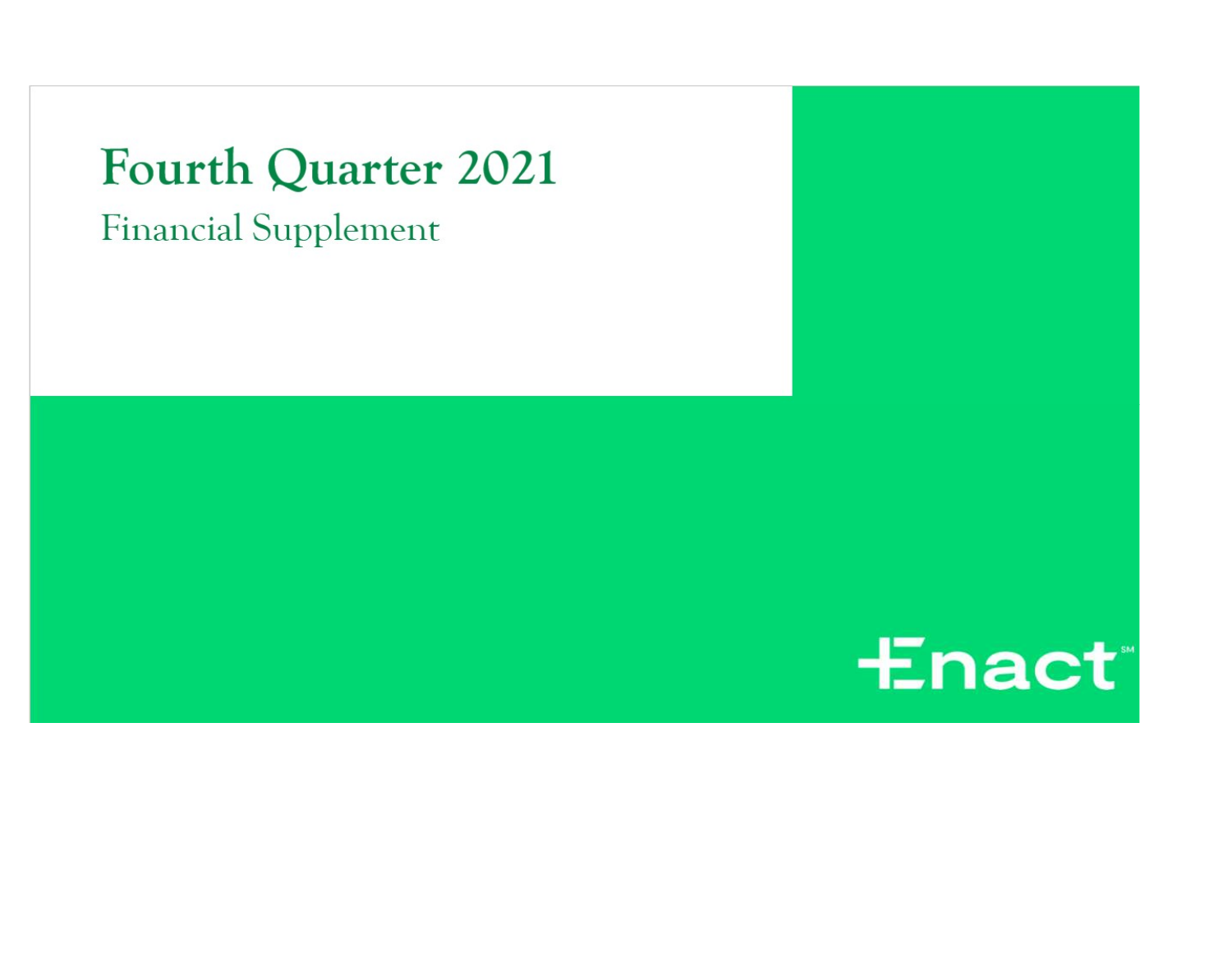### Use of Non-GAAP Measures

This document includes the non-GAAP financial measures entitled "adjusted operating income (loss)," "adjusted operating income (loss) per share," and "adjusted operating return on equity." Adjusted operating income (loss) per share is derived from adjusted operating income (loss). The chief operating decision maker evaluates performance and allocates resources on the basis of adjusted operating income (loss). The company defines adjusted operating income (loss) as net income (loss) excluding the after-tax effects of net investment gains (losses), restructuring costs and infrequent or unusual non-operating items. The company excludes net investment gains (losses) and infrequent or unusual non-operating items because the company does not consider them to be related to the operating performance of the company. The recognition of realized investment gains or losses can vary significantly across periods as the activity is highly discretionary based on the timing of individual securities sales due to such factors as market opportunities or exposure management. Trends in the profitability of our fundamental operating activities can be more clearly identified without the fluctuations of these realized gains and losses. We do not view them to be indicative of our fundamental operating activities. Therefore, these items are excluded from our calculation of adjusted operating income. In addition, adjusted operating income (loss) per share is derived from adjusted operating income (loss) divided by shares outstanding. Adjusted operating return on equity is calculated as annualized adjusted operating income for the period indicated divided by the average of current period and prior periods' ending total stockholders' equity.

While some of these items may be significant components of net income (loss) in accordance with U.S. GAAP, the company believes that adjusted operating income (loss) and measures that are derived from or incorporate adjusted operating income (loss), including adjusted operating income (loss) per share on a basic and diluted basis and adjusted operating return on equity, are appropriate measures that are useful to investors because they identify the income (loss) attributable to the ongoing operations of the business. Management also uses adjusted operating income (loss) as a basis for determining awards and compensation for senior management and to evaluate performance on a basis comparable to that used by analysts. Adjusted operating income (loss) and adjusted operating income (loss) per share on a basic and diluted basis are not substitutes for net income (loss) available to Enact Holdings, Inc.'s common stockholders or net income (loss) available to Enact Holdings, Inc.'s common stockholders per share on a basic and diluted basis determined in accordance with U.S. GAAP. In addition, the company's definition of adjusted operating income (loss) may differ from the definitions used by other companies.

Adjustments to reconcile net income (loss) available to Enact Holdings, Inc.'s common stockholders to adjusted operating income (loss) assume a 21% tax rate.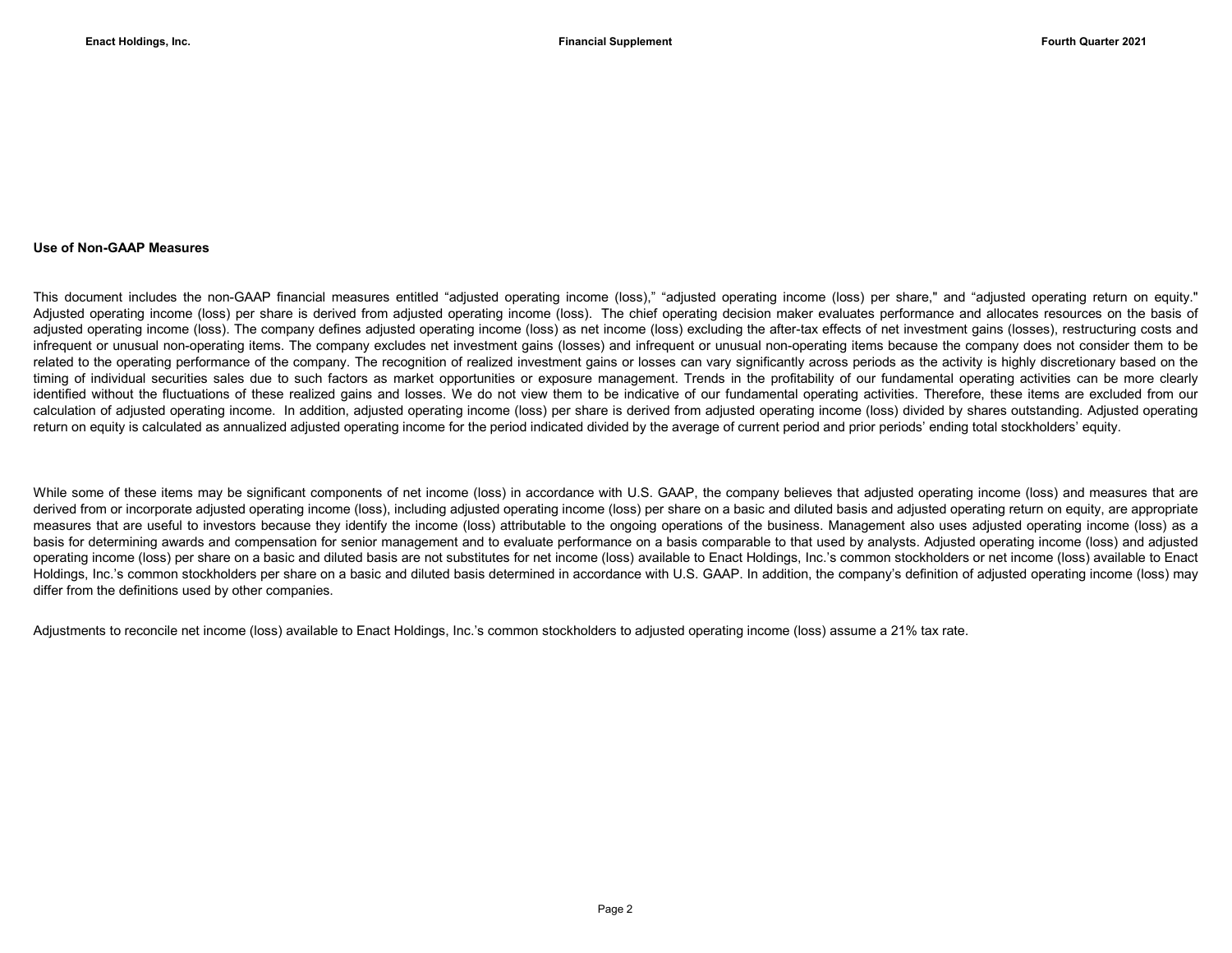### Consolidated Statements of Income (amounts in thousands, except per share amounts)

|                                                                |    |                      |                  |      | 2021              |     |            |      |              |    |           |                  | 2020        |               |      |              |
|----------------------------------------------------------------|----|----------------------|------------------|------|-------------------|-----|------------|------|--------------|----|-----------|------------------|-------------|---------------|------|--------------|
|                                                                |    | 4Q                   | 3Q               |      | 2Q                |     | 1Q         |      | <b>Total</b> |    | 4Q        | 3Q               | 2Q          | 1Q            |      | <b>Total</b> |
| <b>REVENUES:</b>                                               |    |                      |                  |      |                   |     |            |      |              |    |           |                  |             |               |      |              |
| Premiums                                                       | \$ | 236,864              | \$<br>243,063 \$ |      | 242,480           | -\$ | 252,542 \$ |      | 974,949      | \$ | 250,891   | \$<br>251,423 \$ | 242,853     | \$<br>226,198 | \$   | 971,365      |
| Net investment income                                          |    | 35,246               | 35,995           |      | 34,689            |     | 35,259     |      | 141,189      |    | 34,953    | 33,197           | 31,962      | 32,731        |      | 132,843      |
| Net investment gains (losses)                                  |    | 5                    | 580              |      | (1,753)           |     | (956)      |      | (2, 124)     |    | (1, 371)  | (1,609)          | (439)       | 95            |      | (3, 324)     |
| Other Income                                                   |    | 727                  | 671              |      | 705               |     | 1,738      |      | 3,841        |    | 1,041     | 1,325            | 1,656       | 1,553         |      | 5,575        |
| <b>Total revenues</b>                                          |    | 272,842              | 280,309          |      | 276,121           |     | 288,583    |      | 1,117,855    |    | 285,514   | 284,336          | 276,032     | 260,577       |      | 1,106,459    |
| <b>LOSSES AND EXPENSES:</b>                                    |    |                      |                  |      |                   |     |            |      |              |    |           |                  |             |               |      |              |
| Losses incurred                                                |    | 5,972                | 34,124           |      | 30,003            |     | 55,374     |      | 125,473      |    | 89,049    | 44,475           | 228,826     | 17,484        |      | 379,834      |
| Acquisition and operating expenses, net of deferrals           |    | 55,630               | 55,151           |      | 63,050            |     | 57,622     |      | 231,453      |    | 59,551    | 54,994           | 48,847      | 51,632        |      | 215,024      |
| Amortization of deferred acquisition costs and intangibles     |    | 3,600                | 3,669            |      | 3,597             |     | 3,838      |      | 14,704       |    | 9,486     | 3,873            | 3,684       | 3,896         |      | 20,939       |
| Interest expense                                               |    | 12,771               | 12,756           |      | 12,745            |     | 12,737     |      | 51,009       |    | 12,732    | 5,512            |             |               |      | 18,244       |
| <b>Total losses and expenses</b>                               |    | 77,973               | 105,700          |      | 109,395           |     | 129,571    |      | 422,639      |    | 170,818   | 108,854          | 281,357     | 73,012        |      | 634,041      |
|                                                                |    |                      |                  |      |                   |     |            |      |              |    |           |                  |             |               |      |              |
| <b>INCOME (LOSS) BEFORE INCOME TAXES</b>                       |    | 194,869              | 174,609          |      | 166,726           |     | 159,012    |      | 695,216      |    | 114,696   | 175,482          | (5,325)     | 187,565       |      | 472,418      |
| Provision (benefit) for income taxes                           |    | 41,335               | 37,401           |      | 35,914            |     | 33,881     |      | 148,531      |    | 23,515    | 37,467           | (1, 285)    | 42,300        |      | 101,997      |
| <b>NET INCOME (LOSS)</b>                                       |    | 153,534              | 137,208          |      | 130,812           |     | 125,131    |      | 546,685      |    | 91,181    | 138,015          | (4,040)     | 145,265       |      | 370,421      |
| Net investment (gains) losses                                  |    | (5)                  | (580)            |      | 1,753             |     | 956        |      | 2,124        |    | 1,371     | 1,609            | 439         | (95)          |      | 3,324        |
| Costs associated with reorganization                           |    | 89                   | 339              |      | 2,316             |     |            |      | 2,744        |    |           |                  | $\sim$      |               |      |              |
| Taxes on adjustments                                           |    | (17)                 | 50               |      | (854)             |     | (201)      |      | (1,022)      |    | (288)     | (338)            | (92)        | 20            |      | (698)        |
| <b>Adjusted Operating Income (Loss)</b>                        | S  | $153,601$ $\sqrt{5}$ | 137,017          | - \$ | 134,027           | \$  | 125,886 \$ |      | 550,531      | \$ | 92,264    | 139,286          | (3, 693)    | \$<br>145,190 | - \$ | 373,047      |
| Loss ratio <sup>(1)</sup>                                      |    | 3%                   | 14%              |      | 12%               |     | 22%        |      | 13%          |    | 35%       | 18%              | 94%         | 8%            |      | 39%          |
| Expense ratio $(2)$                                            |    | 25%                  | 24%              |      | 27%               |     | 24%        |      | 25%          |    | 28%       | 23%              | 22%         | 25%           |      | 24%          |
| Earnings (Loss) Per Share Data:<br>Net Income (loss) per share |    |                      |                  |      |                   |     |            |      |              |    |           |                  |             |               |      |              |
| <b>Basic</b>                                                   | \$ | 0.94                 | \$<br>$0.84$ \$  |      | 0.80 <sup>5</sup> |     | 0.77       | - \$ | 3.36         | \$ | $0.56$ \$ | $0.85$ \$        | $(0.02)$ \$ | 0.89          | - \$ | 2.27         |
| <b>Diluted</b>                                                 | \$ | 0.94                 | \$<br>$0.84$ \$  |      | $0.80$ \$         |     | $0.77$ \$  |      | 3.36         | \$ | $0.56$ \$ | $0.85$ \$        | $(0.02)$ \$ | 0.89          | - \$ | 2.27         |
| Adj operating income (loss) per share                          |    |                      |                  |      |                   |     |            |      |              |    |           |                  |             |               |      |              |
| Basic                                                          | \$ | 0.94                 | \$<br>$0.84$ \$  |      | $0.82$ \$         |     | $0.77$ \$  |      | 3.38         | \$ | $0.57$ \$ | $0.86$ \$        | $(0.02)$ \$ | 0.89          | - \$ | 2.29         |
| <b>Diluted</b>                                                 | \$ | 0.94                 | \$<br>$0.84$ \$  |      | $0.82$ \$         |     | $0.77$ \$  |      | 3.38         | \$ | $0.57$ \$ | $0.86$ \$        | $(0.02)$ \$ | 0.89          | \$   | 2.29         |
| Weighted-average common shares outstanding                     |    |                      |                  |      |                   |     |            |      |              |    |           |                  |             |               |      |              |
| <b>Basic</b>                                                   |    | 162,840              | 162,840          |      | 162,840           |     | 162,840    |      | 162,840      |    | 162,840   | 162,840          | 162,840     | 162,840       |      | 162,840      |
| <b>Diluted</b>                                                 |    | 162,985              | 162,852          |      | 162,840           |     | 162,840    |      | 162,879      |    | 162,840   | 162,840          | 162,840     | 162,840       |      | 162,840      |

 $(1)$ The ratio of losses incurred to net earned premiums.

<sup>(2)</sup>The ratio of acquisition and operating expenses, net of deferrals, and amortization of deferred acquisition costs and intangibles to net earned premiums. Expenses associated with strategic transaction preparations and restructuring costs increased the expense ratio by zero percentage points for the three months ended December 31, 2021, one percentage point for the three months ended September 30, 2021, two percentage points for the three months ended June 30, 2021 and one percentage point for the three months ended March 31, 2021.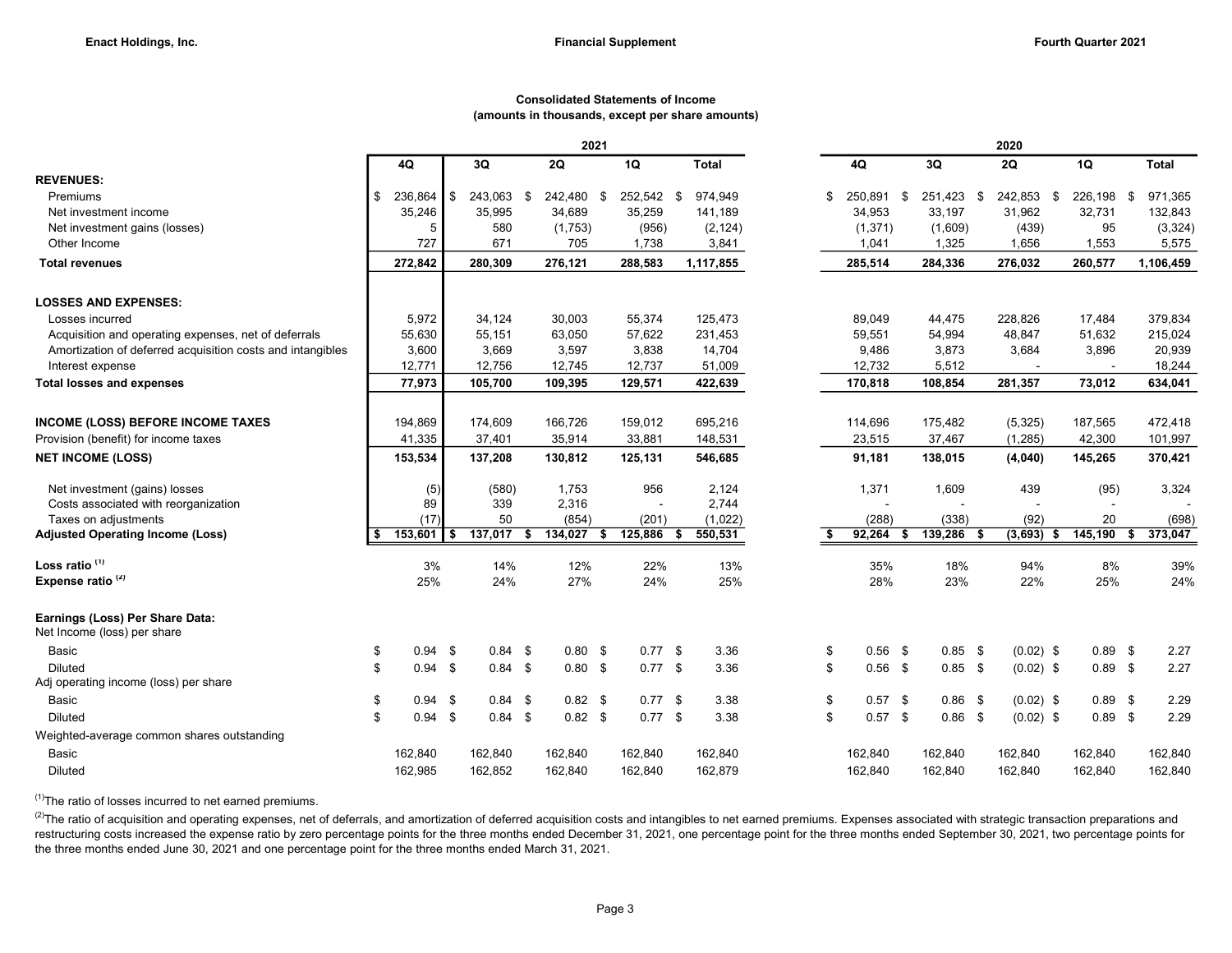### Consolidated Balance Sheets (amounts in thousands, except per share amounts)

| <b>Assets</b>                                    | December 31, 2021  | September 30, 2021 | June 30, 2021 | March 31, 2021 | December 31, 2020 September 30, 2020 |              | June 30, 2020 | March 31, 2020     |
|--------------------------------------------------|--------------------|--------------------|---------------|----------------|--------------------------------------|--------------|---------------|--------------------|
| Investments:                                     |                    |                    |               |                |                                      |              |               |                    |
| Fixed maturity securities available-for-sale, at |                    |                    |               |                |                                      |              |               |                    |
| fair value                                       | \$<br>5,266,339 \$ | 5,376,067 \$       | 5,256,467 \$  | 5,106,128 \$   | 5,046,596 \$                         | 4,808,379 \$ | 4,384,126 \$  | 4,055,962          |
| Short term investments                           |                    | 12,500             | 12,499        | 12.500         |                                      |              |               |                    |
| <b>Total investments</b>                         | 5,266,339          | 5,388,567          | 5,268,966     | 5,118,628      | 5,046,596                            | 4,808,379    | 4,384,126     | 4,055,962          |
| Cash and cash equivalents                        | 425,828            | 451,582            | 435,323       | 431,335        | 452,794                              | 556,734      | 418,581       | 302,209            |
| Accrued investment income                        | 31,061             | 31,372             | 30,843        | 28,821         | 29,210                               | 28,965       | 28,947        | 26,566             |
| Deferred acquisition costs                       | 27,220             | 27,788             | 28,322        | 28,544         | 28,872                               | 33,228       | 32,101        | 30,662             |
| Premiums receivable                              | 42,266             | 43,425             | 43,287        | 42,454         | 46,464                               | 37,917       | 34,964        | 39,832             |
| Deferred tax asset                               |                    |                    |               |                |                                      |              |               | 26,822             |
| Other assets                                     | 73,059             | 48,572             | 55,348        | 49,921         | 48,774                               | 44,993       | 55,409        | 60,788             |
| <b>Total assets</b>                              | \$<br>5,865,773 \$ | 5,991,306 \$       | 5,862,089 \$  | 5,699,703 \$   | 5,652,710 \$                         | 5,510,216 \$ | 4,954,128 \$  | 4,542,841          |
| Liabilities:                                     |                    |                    |               |                |                                      |              |               |                    |
|                                                  | \$<br>641,325 \$   | 648,365 \$         | 624,256 \$    | 603,528 \$     | 555,679 \$                           | 474,744 \$   | 439,542 \$    |                    |
| Loss reserves<br>Unearned premiums               | 246,319            | 254,806            | 263,573       | 280,742        | 306,945                              | 328,369      | 339,968       | 230,729<br>365,841 |
| Other liabilities                                | 130,604            | 129,464            | 119,289       | 121,609        | 133,302                              | 171,751      |               |                    |
| Long-term borrowings                             | 740,416            | 739,838            | 739,269       | 738,711        | 738,162                              | 737,622      | 124,514       | 81,315             |
| Deferred tax liability                           | 1,586              | 17,452             | 25,851        | 19,787         | 36,811                               | 31,100       | 18.166        |                    |
|                                                  |                    |                    |               |                |                                      |              |               |                    |
| <b>Total liabilities</b>                         | 1,760,250          | 1,789,925          | 1,772,238     | 1,764,377      | 1,770,899                            | 1,743,586    | 922,190       | 677,885            |
| Equity:                                          |                    |                    |               |                |                                      |              |               |                    |
| Common stock                                     | 1,628              | 1,628              | 1,628         | 1,628          | 1,628                                | 1,628        | 1,628         | 1,628              |
| Additional paid-in capital                       | 2,371,861          | 2,369,822          | 2,369,601     | 2,368,782      | 2,368,699                            | 2,367,631    | 2,366,099     | 2,363,710          |
| Accumulated other comprehensive income           | 83,581             | 133,955            | 159,854       | 136,960        | 208,378                              | 183,747      | 152,948       | (15,685)           |
| Retained earnings                                | 1,648,453          | 1,695,976          | 1,558,768     | 1,427,956      | 1,303,106                            | 1,213,624    | 1,511,263     | 1,515,303          |
| <b>Total equity</b>                              | 4,105,523          | 4,201,381          | 4,089,851     | 3,935,326      | 3,881,811                            | 3,766,630    | 4,031,938     | 3,864,956          |
| <b>Total liabilities and equity</b>              | \$<br>5,865,773 \$ | 5,991,306 \$       | 5,862,089 \$  | 5,699,703 \$   | 5,652,710 \$                         | 5,510,216 \$ | 4,954,128 \$  | 4,542,841          |
| Book value per share                             | \$<br>$25.21$ \$   | 25.80 \$           | $25.12$ \$    | 24.17 \$       | $23.84$ \$                           | $23.13$ \$   | 24.76 \$      | 23.73              |
| U.S. GAAP ROE <sup>(1)</sup>                     | 14.8%              | 13.2%              | 13.0%         | 12.8%          | 9.5%                                 | 14.2%        | $(0.4)\%$     | 15.1%              |
| Net investment (gains) losses                    | 0.0%               | (0.1)%             | 0.2%          | 0.1%           | 0.1%                                 | 0.2%         | 0.0%          | (0.0)%             |
| Costs associated with reorganization             | 0.0%               | 0.0%               | 0.2%          | 0.0%           | 0.0%                                 | 0.0%         | 0.0%          | 0.0%               |
| Taxes on adjustments                             | 0.0%               | 0.0%               | (0.1)%        | (0.0)%         | (0.0)%                               | (0.0)%       | (0.0)%        | 0.0%               |
| Adjusted Operating ROE <sup>(2)</sup>            | 14.8%              | 13.2%              | 13.4%         | 12.9%          | 9.7%                                 | 14.3%        | $(0.4)\%$     | 15.1%              |
| <b>Debt to Capital Ratio</b>                     | 15%                | 15%                | 15%           | 16%            | 16%                                  | 16%          | 0%            | 0%                 |

<sup>(1)</sup> Calculated as annualized net income for the period indicated divided by the average of current period and prior periods' ending total stockholders' equity

(2) Calculated as annualized adjusted operating income for the period indicated divided by the average of current period and prior periods' ending total stockholders' equity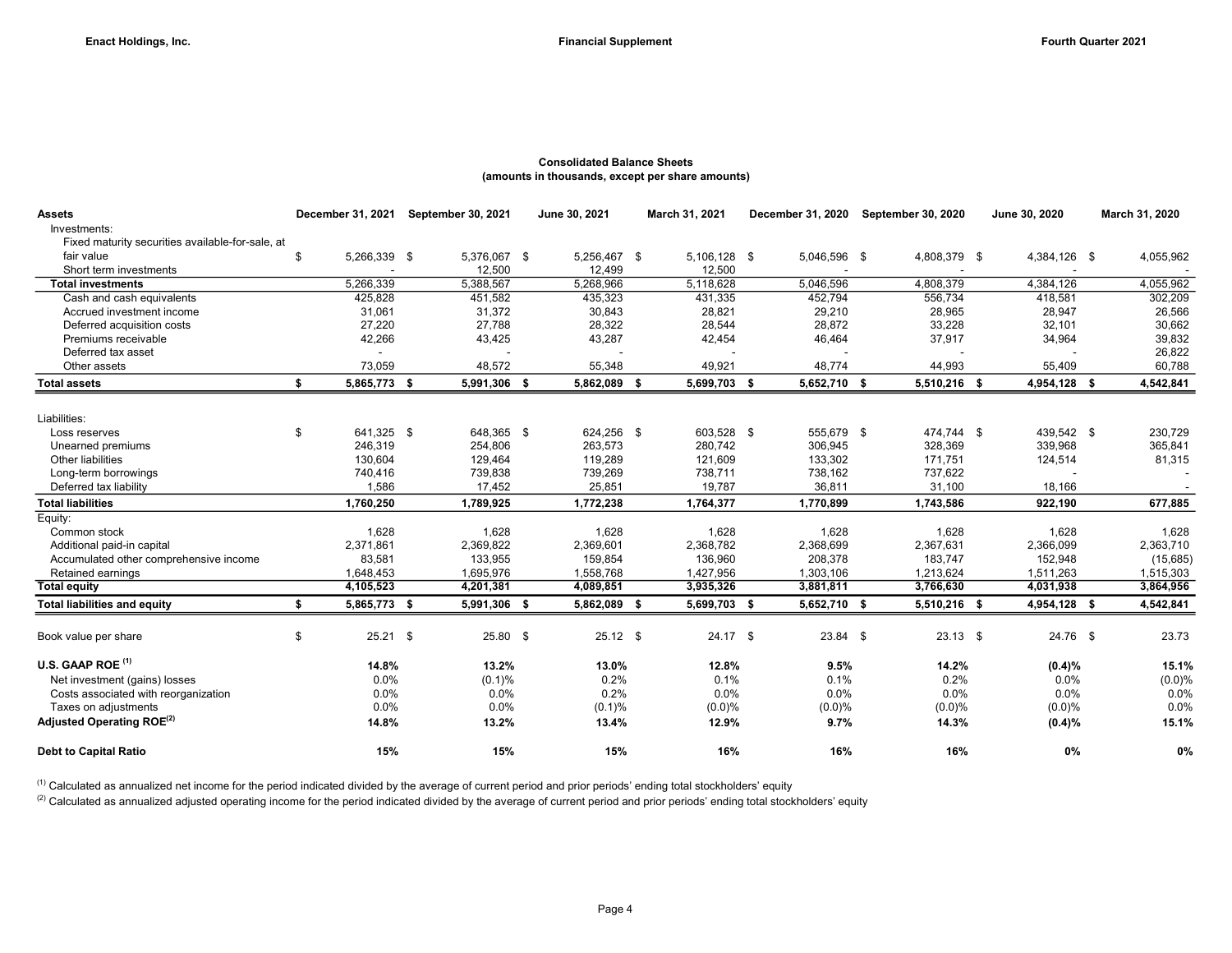# Primary New Insurance Written Metrics (amounts in millions)

|                           |                       |                                 |                       |                          |                       | 2021                            |                       |                                 |                         |                    |                          |                       |                                 |                       |                                 | 2020                  |                               |                       |                               |                       |                          |
|---------------------------|-----------------------|---------------------------------|-----------------------|--------------------------|-----------------------|---------------------------------|-----------------------|---------------------------------|-------------------------|--------------------|--------------------------|-----------------------|---------------------------------|-----------------------|---------------------------------|-----------------------|-------------------------------|-----------------------|-------------------------------|-----------------------|--------------------------|
|                           |                       | 4Q                              |                       | 3Q                       | 2Q                    |                                 |                       | 1Q                              |                         | Total              |                          |                       | 4Q                              |                       | 3Q                              |                       | <b>2Q</b>                     | 10                    |                               | Total                 |                          |
|                           | Primary<br><b>NIW</b> | $%$ of<br>Primary<br><b>NIW</b> | Primary<br><b>NIW</b> | $%$ of<br>Primary<br>NIW | Primary<br><b>NIW</b> | $%$ of<br>Primary<br><b>NIW</b> | Primary<br><b>NIW</b> | $%$ of<br>Primary<br><b>NIW</b> |                         | <b>Primary NIW</b> | $%$ of<br>Primary<br>NIW | Primary<br><b>NIW</b> | $%$ of<br>Primary<br><b>NIW</b> | Primary<br><b>NIW</b> | $%$ of<br>Primary<br><b>NIW</b> | Primary<br><b>NIW</b> | % of<br>Primary<br><b>NIW</b> | Primary<br><b>NIW</b> | % of<br>Primary<br><b>NIW</b> | Primary<br><b>NIW</b> | $%$ of<br>Primary<br>NIW |
| Product                   |                       |                                 |                       |                          |                       |                                 |                       |                                 |                         |                    |                          |                       |                                 |                       |                                 |                       |                               |                       |                               |                       |                          |
| Primary<br>Pool           | \$21,441              | 100%<br>0%                      | \$23,972              | 100%<br>0%               | \$26,657              | 100%<br>0%                      | \$24,934              | 100%<br>0%                      | -\$                     | 97.004             | 100%<br>0%               | \$27,017              | 100%<br>$0\%$                   | \$26,550              | 100%<br>0%                      | \$28,396              | 100%<br>0%                    | \$17,908              | 100%<br>0%                    | \$99,871              | 100%<br>0%               |
| Total                     | \$21,441              | 100%                            | \$23,972              | 100%                     | \$26,657              | 100%                            | \$24,934              | 100%                            | $\overline{\mathbf{s}}$ | 97.004             | 100%                     | \$27,017              | 100%                            | \$26,550              | 100%                            | \$28,396              | 100%                          | \$17,908              | 100%                          | \$99,871              | 100%                     |
| Origination               |                       |                                 |                       |                          |                       |                                 |                       |                                 |                         |                    |                          |                       |                                 |                       |                                 |                       |                               |                       |                               |                       |                          |
| Purchase                  | \$19,284              | 90%                             | \$20,988              | 88%                      | \$21.143              | 79%                             | \$15,500              | 62%                             | $\mathfrak{s}$          | 76,915             | 79%                      | \$17,840              | 66%                             | \$19,914              | 75%                             | \$17,409              | 61%                           | 12,020<br>\$          | 67%                           | \$67,183              | 67%                      |
| Refinance                 | 2,157                 | 10%                             | 2,984                 | 12%                      | 5,514                 | 21%                             | 9,434                 | 38%                             |                         | 20,089             | 21%                      | 9,177                 | 34%                             | 6,636                 | 25%                             | 10,987                | 39%                           | 5,888                 | 33%                           | 32,688                | 33%                      |
| <b>Total Primary</b>      | \$21,441              | 100%                            | \$23,972              | 100%                     | \$26,657              | 100%                            | \$24,934              | 100%                            | -\$                     | 97,004             | 100%                     | \$27,017              | 100%                            | \$26,550              | 100%                            | \$28,396              | 100%                          | \$17,908              | 100%                          | \$99,871              | 100%                     |
| <b>Payment Type</b>       |                       |                                 |                       |                          |                       |                                 |                       |                                 |                         |                    |                          |                       |                                 |                       |                                 |                       |                               |                       |                               |                       |                          |
| Monthly                   | \$19,395              | 91%                             | \$21,475              | 90%                      | \$24,887              | 93%                             | \$23,358              | 94%                             | -\$                     | 89,115             | 92%                      | \$24,725              | 92%                             | \$23,399              | 88%                             | \$25,774              | 91%                           | 16,249<br>\$          | 91%                           | \$90,147              | 90%                      |
| Single                    | 1,991                 | 9%                              | 2,431                 | 10%                      | 1.686                 | 7%                              | 1,446                 | 6%                              |                         | 7,554              | 8%                       | 2,185                 | 8%                              | 3,028                 | 12%                             | 2,506                 | 9%                            | 1,532                 | 8%                            | 9,251                 | 9%                       |
| Other $(1)$               | 55                    | 0%                              | 66                    | 0%                       | 84                    | 0%                              | 130                   | 0%                              |                         | 335                | 0%                       | 107                   | 0%                              | 123                   | 0%                              | 116                   | 0%                            | 127                   | 1%                            | 473                   | 1%                       |
| <b>Total Primary</b>      | \$21,441              | 100%                            | \$23,972              | 100%                     | \$26,657              | 100%                            | \$24,934              | 100%                            | $\overline{\mathbf{s}}$ | 97,004             | 100%                     | \$27,017              | 100%                            | \$26,550              | 100%                            | \$28,396              | 100%                          | \$17,908              | 100%                          | \$99,871              | 100%                     |
| <b>FICO Scores</b>        |                       |                                 |                       |                          |                       |                                 |                       |                                 |                         |                    |                          |                       |                                 |                       |                                 |                       |                               |                       |                               |                       |                          |
| Over 760                  | 9,401<br>\$           | 44%                             | \$10.708              | 45%                      | \$11.762              | 44%                             | \$10,520              | 42%                             | -\$                     | 42,391             | 44%                      | \$10,480              | 39%                             | \$11,291              | 43%                             | \$12,286              | 43%                           | 7,527<br>\$           | 42%                           | \$41,584              | 42%                      |
| 740 - 759                 | 3,406                 | 16%                             | 3.830                 | 16%                      | 3.995                 | 15%                             | 3,836                 | 15%                             |                         | 15.067             | 16%                      | 4.293                 | 16%                             | 4.094                 | 15%                             | 4,780                 | 17%                           | 3,211                 | 18%                           | 16,378                | 16%                      |
| 720 - 739<br>700 - 719    | 2.844<br>2,257        | 13%<br>11%                      | 3.177<br>2,702        | 13%<br>11%               | 3.467<br>3,131        | 13%<br>12%                      | 3.423<br>2,979        | 14%<br>12%                      |                         | 12.911<br>11,069   | 13%<br>11%               | 3.967<br>3,561        | 15%<br>13%                      | 3.533<br>3.115        | 13%<br>12%                      | 4,154<br>3,313        | 14%<br>12%                    | 2.651<br>2,204        | 14%<br>12%                    | 14,305<br>12,193      | 14%<br>12%               |
| 680 - 699                 | 1,589                 | 7%                              | 1,875                 | 8%                       | 2,513                 | 9%                              | 2,480                 | 10%                             |                         | 8,457              | 9%                       | 2,723                 | 10%                             | 2,377                 | 9%                              | 2,245                 | 8%                            | 1,468                 | 8%                            | 8,813                 | 9%                       |
| $660 - 679^{(2)}$         | 1,106                 | 5%                              | 1,010                 | 4%                       | 1,068                 | 4%                              | 983                   | 4%                              |                         | 4,167              | 4%                       | 1,165                 | 4%                              | 1,279                 | 5%                              | 931                   | 3%                            | 471                   | 3%                            | 3,846                 | 4%                       |
| 640 - 659                 | 611                   | 3%                              | 504                   | 2%                       | 547                   | 2%                              | 511                   | 2%                              |                         | 2,173              | 2%                       | 586                   | 2%                              | 613                   | 2%                              | 490                   | 2%                            | 266                   | 2%                            | 1.955                 | 2%                       |
| 620 - 639                 | 223                   | 1%                              | 166                   | 1%                       | 174                   | 1%                              | 202                   | $1\%$                           |                         | 765                | 1%                       | 241                   | 1%                              | 248                   | 1%                              | 197                   | 1%                            | 110                   | 1%                            | 796                   | 1%                       |
| < 620                     | $\Delta$              | 0%                              |                       | 0%                       |                       | 0%                              |                       | 0%                              |                         | $\Delta$           | 0%                       | $\overline{1}$        | 0%                              |                       | 0%                              |                       | 0%                            |                       | 0%                            | -1                    | 0%                       |
| <b>Total Primary</b>      | \$21,441              | 100%                            | \$23,972              | 100%                     | \$26,657              | 100%                            | \$24,934              | 100%                            | -\$                     | 97,004             | 100%                     | \$27,017              | 100%                            | \$26,550              | 100%                            | \$28,396              | 100%                          | \$17,908              | 100%                          | \$99,871              | 100%                     |
| <b>Weighted Avg FICO</b>  | 745                   |                                 | 747                   |                          | 746                   |                                 | 745                   |                                 |                         | 746                |                          | 742                   |                                 | 745                   |                                 | 747                   |                               | 746                   |                               | 745                   |                          |
| Loan-To-Value Ratio       |                       |                                 |                       |                          |                       |                                 |                       |                                 |                         |                    |                          |                       |                                 |                       |                                 |                       |                               |                       |                               |                       |                          |
| 95.01% and above          | 3.660                 | 17%                             | \$<br>3.396           | 14%                      | 2.767<br>\$           | 11%                             | 2,241<br>\$           | 9%                              | -\$                     | 12,064             | 12%                      | \$2,905               | 11%                             | 3.700<br>\$           | 14%                             | 3.212<br>\$           | 11%                           | 1.808<br>\$.          | 10%                           | \$11,625              | 11%                      |
| 90.01% to 95.00%          | 7.548                 | 35%                             | 8,838                 | 37%                      | 10.758                | 40%                             | 9.453                 | 38%                             |                         | 36,597             | 38%                      | 11,088                | 41%                             | 11,708                | 44%                             | 12.244                | 43%                           | 7,713                 | 43%                           | 42,753                | 43%                      |
| 85.01% to 90.00%          | 6.253                 | 29%                             | 7.454                 | 31%                      | 8,618                 | 32%                             | 8.392                 | 34%                             |                         | 30.717             | 32%                      | 8,069                 | 30%                             | 7,053                 | 27%                             | 8.089                 | 29%                           | 5,539                 | 31%                           | 28,750                | 29%                      |
| 85,00% and below          | 3,980                 | 19%                             | 4,284                 | 18%                      | 4,514                 | 17%                             | 4,848                 | 19%                             |                         | 17,626             | 18%                      | 4,955                 | 18%                             | 4,089                 | 15%                             | 4,851                 | 17%                           | 2,848                 | 16%                           | 16,743                | 17%                      |
| <b>Total Primarv</b>      | \$21,441              | 100%                            | \$23,972              | 100%                     | \$26,657              | 100%                            | \$24,934              | 100%                            | -\$                     | 97,004             | 100%                     | \$27,017              | 100%                            | \$26,550              | 100%                            | \$28,396              | 100%                          | \$17,908              | 100%                          | \$99,871              | 100%                     |
| <b>Weighted Avg LTV</b>   | 92                    |                                 | 92                    |                          | 92                    |                                 | 92                    |                                 |                         | 92                 |                          | 92                    |                                 | 92                    |                                 | 92                    |                               | 92                    |                               | 92                    |                          |
| Debt-To-Income Ratio      |                       |                                 |                       |                          |                       |                                 |                       |                                 |                         |                    |                          |                       |                                 |                       |                                 |                       |                               |                       |                               |                       |                          |
| 45.01% and above          | 4,977                 | 23%                             | \$<br>4,167           | 17%                      | 3,269<br>\$           | 12%                             | 2,566<br>\$           | 10%                             | -\$                     | 14,979             | 15%                      | \$3,102               | 11%                             | \$3,071               | 12%                             | \$4,005               | 14%                           | 3,494<br>\$           | 20%                           | \$13,672              | 14%                      |
| 38.01% to 45.00%          | 7,047                 | 33%                             | 7,949                 | 33%                      | 9,204                 | 35%                             | 8,746                 | 35%                             |                         | 32,946             | 34%                      | 10,208                | 38%                             | 9,921                 | 37%                             | 9,592                 | 34%                           | 6,008                 | 33%                           | 35,729                | 36%                      |
| 38.00% and below          | 9,417                 | 44%                             | 11,856                | 50%                      | 14,184                | 53%                             | 13,622                | 55%                             |                         | 49,079             | 51%                      | 13,707                | 51%                             | 13,558                | 51%                             | 14,799                | 52%                           | 8,406                 | 47%                           | 50,470                | 50%                      |
| <b>Total Primary</b>      | 21,441                | 100%                            | \$23,972              | 100%                     | \$26,657              | 100%                            | \$24,934              | 100%                            | - \$                    | 97,004             | 100%                     | \$27,017              | 100%                            | \$26,550              | 100%                            | \$28,396              | 100%                          | \$17,908              | 100%                          | \$99,871              | 100%                     |
| <b>Weighted Avg DTI</b>   | 38                    |                                 | 37                    |                          | 36                    |                                 | 36                    |                                 |                         | 37                 |                          | 36                    |                                 | 36                    |                                 | 36                    |                               | 37                    |                               | 37                    |                          |
| Avg Ioan size (thousands) | \$<br>318             |                                 | \$<br>312             |                          | \$<br>304             |                                 | 292<br>\$             |                                 | \$.                     | 305                |                          | 279<br>\$.            |                                 | 270<br>\$.            |                                 | 275<br>\$             |                               | 282<br>S.             |                               | 276<br>\$             |                          |

 $<sup>(1)</sup>$ Includes loans with annual and split payment types.</sup>

(2)Loans with unknown FICO scores are included in the 660-679 category.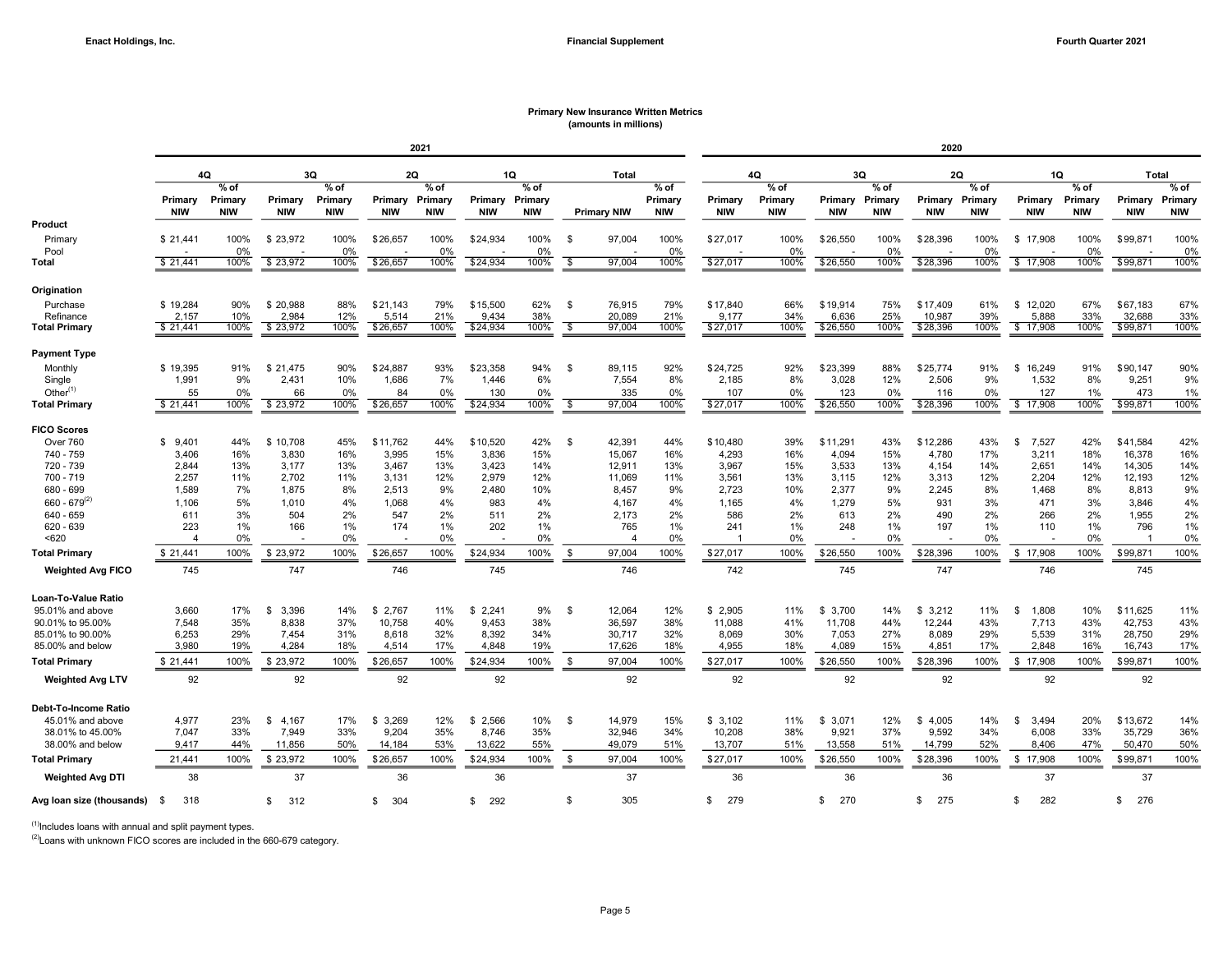### Primary Insurance In-Force (IIF)<sup>(1)</sup> Metrics Excludes Run-off business, which is immaterial to our results (amounts in millions)

|                      |                    |                   |                    |         | 2021              |           |                   |           |                   |           |                   |                                     | 2020              |           |                   |           |                   |
|----------------------|--------------------|-------------------|--------------------|---------|-------------------|-----------|-------------------|-----------|-------------------|-----------|-------------------|-------------------------------------|-------------------|-----------|-------------------|-----------|-------------------|
|                      | 4Q                 |                   |                    | 3Q      |                   | 2Q        |                   | 1Q        |                   | 4Q        |                   | 3Q                                  |                   | 2Q        |                   | 1Q        |                   |
|                      |                    | $%$ of<br>Primary |                    |         | $%$ of<br>Primary | Primary   | $%$ of<br>Primary | Primary   | $%$ of<br>Primary | Primary   | $%$ of<br>Primary |                                     | $%$ of<br>Primary | Primary   | $%$ of<br>Primary | Primary   | $%$ of<br>Primary |
| Product              | <b>Primary IIF</b> | IIF.              | <b>Primary IIF</b> |         | <b>IIF</b>        | IIF       | <b>IIF</b>        | IIF       | ШF                | ШF        | <b>IIF</b>        | <b>Primary IIF</b>                  | <b>IIF</b>        | ШF        | IIF.              | IIF       | ШF                |
| Primary              | \$<br>226,514      | 100%              | \$                 | 222,464 | 100%              | \$217,477 | 100%              | \$210,187 | 100%              | \$207,947 | 100%              | 203,062<br>\$                       | 100%              | \$197,047 | 100%              | \$187,981 | 99%               |
| Pool                 | 641                | 0%                |                    | 771     | 0%                | 798       | 0%                | 841       | 0%                | 883       | 0%                | 928                                 | 0%                | 983       | 0%                | 1,034     | 1%                |
| Total                | \$<br>227,155      | 100%              | \$                 | 223,235 | 100%              | \$218,275 | 100%              | \$211,028 | 100%              | \$208,830 | 100%              | \$<br>203,990                       | 100%              | \$198,030 | 100%              | \$189,015 | 100%              |
| Origination          |                    |                   |                    |         |                   |           |                   |           |                   |           |                   |                                     |                   |           |                   |           |                   |
| Purchase             | \$<br>176,550      | 78%               | \$                 | 169,944 | 76%               | \$162,832 | 75%               | \$156,298 | 74%               | \$157,805 | 76%               | 157,108<br>\$                       | 77%               | \$153,434 | 78%               | \$151,919 | 81%               |
| Refinance            | 49,964             | 22%               |                    | 52,520  | 24%               | 54,645    | 25%               | 53,889    | 26%               | 50,142    | 24%               | 45,954                              | 23%               | 43,613    | 22%               | 36,062    | 19%               |
| <b>Total Primary</b> | \$<br>226,514      | 100%              | 222,464<br>\$      |         | 100%              | \$217,477 | 100%              | \$210,187 | 100%              | \$207,947 | 100%              | 203,062<br>\$                       | 100%              | \$197,047 | 100%              | \$187,981 | 100%              |
| <b>Payment Type</b>  |                    |                   |                    |         |                   |           |                   |           |                   |           |                   |                                     |                   |           |                   |           |                   |
| Monthly              | \$<br>194,826      | 86%               | \$                 | 190,702 | 86%               | \$185,694 | 85%               | \$177,126 | 84%               | \$172,558 | 83%               | \$<br>165,676                       | 82%               | \$158,621 | 80%               | \$147,763 | 79%               |
| Single               | 29,205             | 13%               |                    | 29,013  | 13%               | 28,743    | 13%               | 29,653    | 14%               | 31,628    | 15%               | 33,192                              | 16%               | 33,799    | 18%               | 35,165    | 19%               |
| Other $(2)$          | 2,483              | 1%                |                    | 2,749   | 1%                | 3,040     | 2%                | 3,408     | 2%                | 3,761     | 2%                | 4,194                               | 2%                | 4,627     | 2%                | 5,053     | 2%                |
| <b>Total Primary</b> | \$<br>226,514      | 100%              | \$                 | 222,464 | 100%              | \$217,477 | 100%              | \$210,187 | 100%              | \$207,947 | 100%              | 203,062<br>\$                       | 100%              | \$197,047 | 100%              | \$187,981 | 100%              |
| <b>Book Year</b>     |                    |                   |                    |         |                   |           |                   |           |                   |           |                   |                                     |                   |           |                   |           |                   |
| 2004 and prior       | \$<br>541          | $0\%$             | -S                 | 583     | 0%                | \$<br>621 | 0%                | \$<br>663 | 0%                | 708<br>£. | 0%                | \$<br>743                           | $0\%$             | 784<br>\$ | 0%                | 820<br>£. | 0%                |
| 2005-2008            | 7,655              | 3%                |                    | 8,380   | 4%                | 9,061     | 4%                | 9,837     | 5%                | 10,614    | 5%                | 11,457                              | 6%                | 12,287    | 6%                | 13,082    | 7%                |
| 2009-2013            | 1,404              | 1%                |                    | 1,656   | 0%                | 1,961     | 1%                | 2,394     | 1%                | 3,030     | 2%                | 3,683                               | 2%                | 4,345     | 2%                | 5,023     | 3%                |
| 2014                 | 1,965              | 1%                |                    | 2,293   | 1%                | 2,709     | 2%                | 3.176     | 1%                | 3,699     | 2%                | 4,348                               | 2%                | 5,059     | 3%                | 5,779     | 3%                |
| 2015                 | 4,488              | 2%                |                    | 5,087   | 2%                | 5,810     | 3%                | 6,729     | 3%                | 7,887     | 4%                | 9,243                               | 5%                | 10,667    | 5%                | 12,133    | 6%                |
| 2016                 | 8,997              | 4%                |                    | 10,082  | 4%                | 11,499    | 5%                | 13,213    | 6%                | 15,385    | 7%                | 18,015                              | 9%                | 20,738    | 11%               | 23,177    | 12%               |
| 2017                 | 8,962              | 4%                |                    | 10,185  | 5%                | 11,763    | 5%                | 13,817    | 7%                | 16,289    | 8%                | 19,268                              | 9%                | 22,480    | 12%               | 25,893    | 14%               |
| 2018                 | 9,263              | 4%                |                    | 10,568  | 5%                | 12,289    | 6%                | 14,618    | 7%                | 17,235    | 8%                | 20,424                              | 10%               | 23,873    | 12%               | 28,084    | 15%               |
| 2019                 | 21,730             | 10%               |                    | 24,884  | 11%               | 28,842    | 13%               | 33,430    | 16%               | 39,463    | 19%               | 45,630                              | 22%               | 51,180    | 26%               | 56,193    | 30%               |
| 2020                 | 69,963             | 31%               |                    | 75,785  | 34%               | 82,308    | 38%               | 87,599    | 42%               | 93,637    | 45%               | 70,251                              | 35%               | 45,634    | 23%               | 17,797    | 10%               |
| 2021                 | 91,546             | 40%               |                    | 72,961  | 33%               | 50,614    | 23%               | 24,711    | 12%               |           |                   |                                     |                   |           |                   |           |                   |
| <b>Total Primary</b> | \$<br>226,514      | 100%              | \$                 | 222,464 | 100%              | \$217,477 | 100%              | \$210,187 | 100%              | \$207,947 | 100%              | 203,062<br>$\overline{\mathcal{E}}$ | 100%              | \$197,047 | 100%              | \$187,981 | 100%              |

<sup>(1)</sup>Primary insurance in-force represents aggregate unpaid balance for loans the company insures. Original loan balances are primarily used to determine premiums.

 $(2)$ Includes loans with annual and split payment types.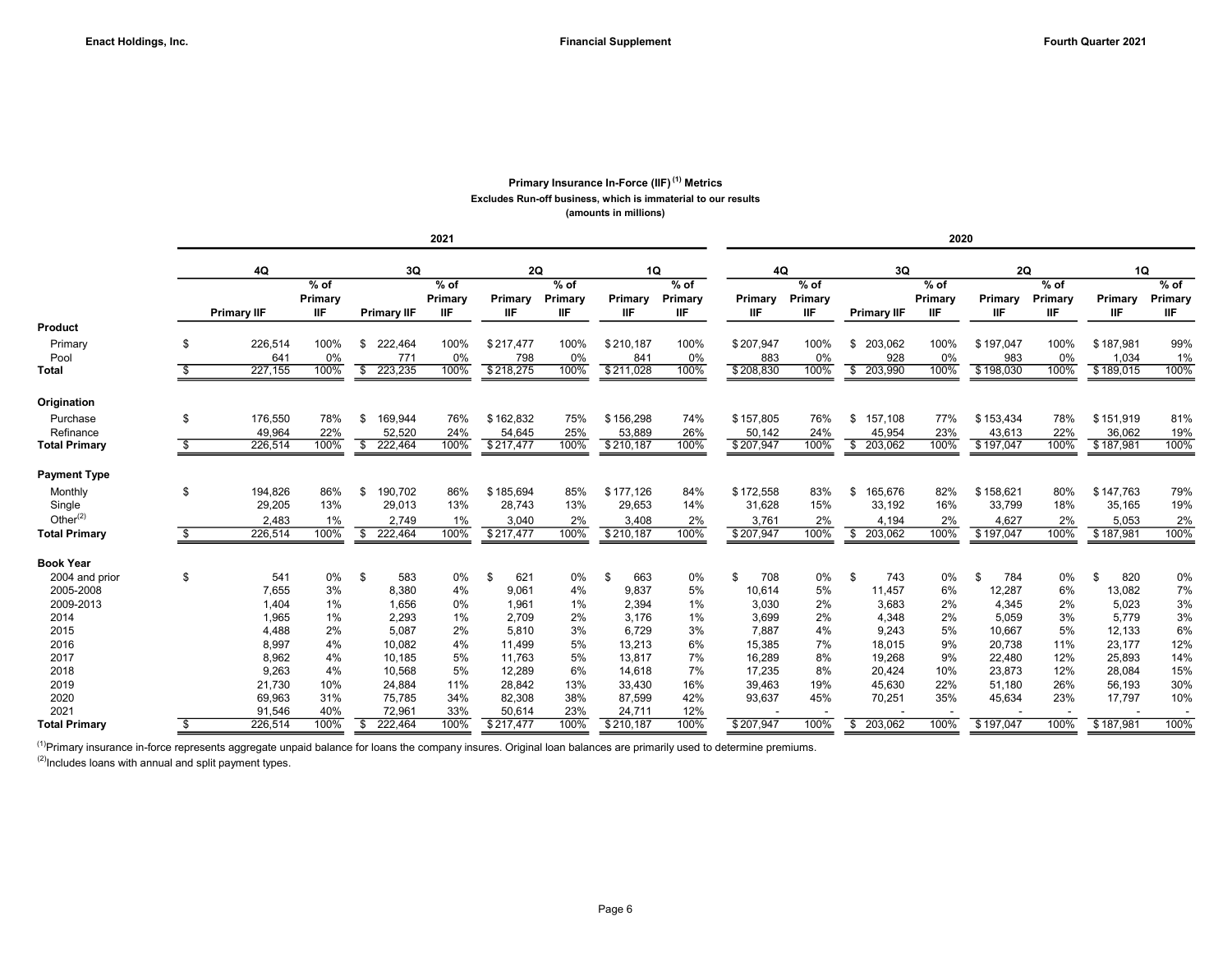### Primary Insurance In-Force (IIF)<sup>(1)</sup> Metrics Excludes Run-off business, which is immaterial to our results (amounts in millions)

|                             |      |                    |                          | 2021               |                                 |                       |                           |                |                                 |                |                          |                    | 2020                     |                       |                          |                       |                         |
|-----------------------------|------|--------------------|--------------------------|--------------------|---------------------------------|-----------------------|---------------------------|----------------|---------------------------------|----------------|--------------------------|--------------------|--------------------------|-----------------------|--------------------------|-----------------------|-------------------------|
|                             |      | 4Q                 |                          | 3Q                 |                                 | 2Q                    |                           | 1Q             |                                 | 4Q             |                          | 3Q                 |                          | <b>2Q</b>             |                          | <b>1Q</b>             |                         |
|                             |      | <b>Primary IIF</b> | $%$ of<br>Primary<br>IIF | <b>Primary IIF</b> | $%$ of<br>Primary<br><b>IIF</b> | Primary<br><b>IIF</b> | $%$ of<br>Primary<br>IIF. | Primary<br>IIF | $%$ of<br>Primary<br><b>IIF</b> | Primary<br>IIF | $%$ of<br>Primary<br>IIF | <b>Primary IIF</b> | $%$ of<br>Primary<br>IIF | Primary<br><b>IIF</b> | $%$ of<br>Primary<br>IIF | Primary<br><b>IIF</b> | $%$ of<br>Primary<br>ШF |
| <b>FICO Scores</b>          |      |                    |                          |                    |                                 |                       |                           |                |                                 |                |                          |                    |                          |                       |                          |                       |                         |
| Over 760                    | \$   | 89,982             | 40%                      | \$<br>87,073       | 39%                             | 83,602<br>\$          | 38%                       | 79,285<br>\$   | 38%                             | \$78,488       | 38%                      | 77,557<br>- \$     | 38%                      | 75,428<br>\$          | 38%                      | 71,703<br>\$          | 38%                     |
| 740 - 759                   |      | 35,874             | 16%                      | 35,177             | 16%                             | 34,402                | 16%                       | 33,607         | 16%                             | 33,635         | 16%                      | 33,208             | 17%                      | 32,649                | 17%                      | 31,215                | 17%                     |
| 720 - 739                   |      | 31,730             | 14%                      | 31,374             | 14%                             | 30,964                | 14%                       | 30,295         | 14%                             | 30,058         | 14%                      | 29,277             | 14%                      | 28,637                | 15%                      | 27,210                | 14%                     |
| 700 - 719                   |      | 27,359             | 12%                      | 27,371             | 12%                             | 27,032                | 12%                       | 26,309         | 13%                             | 25,870         | 12%                      | 24,723             | 12%                      | 23,746                | 12%                      | 22,484                | 12%                     |
| 680 - 699                   |      | 21,270             | 9%                       | 21,458             | 10%                             | 21,469                | 10%                       | 20,777         | 10%                             | 20,140         | 10%                      | 19,129             | 9%                       | 18,271                | 9%                       | 17,460                | 9%                      |
| $660 - 679^{(3)}$           |      | 10,549             | 5%                       | 10,309             | 5%                              | 10,191                | 6%                        | 10,001         | 5%                              | 9,819          | 5%                       | 9,387              | 5%                       | 8,781                 | 4%                       | 8,494                 | 5%                      |
| 640 - 659                   |      | 6,124              | 3%                       | 6,009              | 3%                              | 6,008                 | 3%                        | 5.981          | 3%                              | 5,935          | 3%                       | 5.756              | 3%                       | 5,521                 | 3%                       | 5,377                 | 3%                      |
| 620 - 639                   |      | 2,783              | 1%                       | 2,787              | 1%                              | 2.838                 | 1%                        | 2,893          | 1%                              | 2,902          | 1%                       | 2.861              | 1%                       | 2,786                 | $1\%$                    | 2,759                 | 1%                      |
| < 620                       |      | 843                | 0%                       | 906                | 0%                              | 971                   | 0%                        | 1,039          | 0%                              | 1,100          | 1%                       | 1.164              | 1%                       | 1,228                 | 1%                       | 1,279                 | 1%                      |
| <b>Total Primary</b>        |      | 226,514            | 100%                     | \$<br>222,464      | 100%                            | \$217,477             | 100%                      | \$210,187      | 100%                            | \$207,947      | 100%                     | \$203,062          | 100%                     | \$197,047             | 100%                     | \$187,981             | 100%                    |
| <b>Weighted Avg FICO</b>    |      | 741                |                          | 741                |                                 | 740                   |                           | 740            |                                 | 740            |                          | 740                |                          | 740                   |                          | 740                   |                         |
| <b>Loan-To-Value Ratio</b>  |      |                    |                          |                    |                                 |                       |                           |                |                                 |                |                          |                    |                          |                       |                          |                       |                         |
| 95.01% and above            | \$   | 35,455             | 16%                      | \$<br>34,259       | 15%                             | \$<br>33.657          | 15%                       | 33,757<br>\$   | 16%                             | \$34.520       | 17%                      | \$<br>34.563       | 17%                      | 33.483<br>\$          | 17%                      | \$32,760              | 17%                     |
| 90.01% to 95.00%            |      | 95,149             | 42%                      | 94,888             | 43%                             | 94,307                | 44%                       | 92,124         | 44%                             | 92.689         | 45%                      | 91,478             | 45%                      | 89,035                | 45%                      | 85,736                | 46%                     |
| 85.01% to 90.00%            |      | 64,549             | 28%                      | 63,349             | 28%                             | 61,234                | 28%                       | 58,098         | 28%                             | 56,341         | 27%                      | 54,787             | 27%                      | 53,794                | 27%                      | 51,379                | 27%                     |
| 85.00% and below            |      | 31,361             | 14%                      | 29,968             | 14%                             | 28,279                | 13%                       | 26,208         | 12%                             | 24,397         | 11%                      | 22,234             | 11%                      | 20,735                | 11%                      | 18,106                | 10%                     |
| <b>Total Primary</b>        |      | 226,514            | 100%                     | \$<br>222,464      | 100%                            | \$217,477             | 100%                      | \$210,187      | 100%                            | \$207,947      | 100%                     | 203,062<br>\$      | 100%                     | \$197,047             | 100%                     | \$187,981             | 100%                    |
| <b>Weighted Avg LTV</b>     |      | 93                 |                          | 93                 |                                 | 93                    |                           | 93             |                                 | 93             |                          | 93                 |                          | 93                    |                          | 93                    |                         |
| <b>Debt-To-Income Ratio</b> |      |                    |                          |                    |                                 |                       |                           |                |                                 |                |                          |                    |                          |                       |                          |                       |                         |
| 45.01% and above            | \$   | 34,076             | 15%                      | \$<br>31,772       | 14%                             | \$ 30,794             | 14%                       | \$30,225       | 14%                             | \$31,047       | 15%                      | \$<br>31,202       | 15%                      | \$30,944              | 16%                      | \$29,644              | 16%                     |
| 38.01% to 45.00%            |      | 79,147             | 35%                      | 78,302             | 35%                             | 76,977                | 35%                       | 74,674         | 36%                             | 73,555         | 35%                      | 70,751             | 35%                      | 67,636                | 34%                      | 64,447                | 34%                     |
| 38.00% and below            |      | 113,291            | 50%                      | 112,390            | 51%                             | 109,706               | 51%                       | 105,288        | 50%                             | 103,345        | 50%                      | 101.109            | 50%                      | 98,467                | 50%                      | 93,890                | 50%                     |
| <b>Total Primary</b>        | \$   | 226,514            | 100%                     | \$<br>222,464      | 100%                            | \$217,477             | 100%                      | \$210,187      | 100%                            | \$207,947      | 100%                     | \$203,062          | 100%                     | \$197,047             | 100%                     | \$187,981             | 100%                    |
| <b>Weighted Avg DTI</b>     |      | 37                 |                          | 37                 |                                 | 37                    |                           | 37             |                                 | 37             |                          | 37                 |                          | 37                    |                          | 37                    |                         |
| <b>Primary Persistency</b>  |      | 69%                |                          | 65%                |                                 | 63%                   |                           | 56%            |                                 | 57%            |                          | 59%                |                          | 59%                   |                          | 74%                   |                         |
| Avg loan size (thousands)   | - \$ | 242                |                          | \$<br>237          |                                 | 233<br>\$             |                           | 228<br>\$      |                                 | 225<br>\$      |                          | 222<br>\$          |                          | 220<br>\$             |                          | 217<br>\$             |                         |

 $^{(3)}$ Loans with unknown FICO scores are included in the 660-679 category.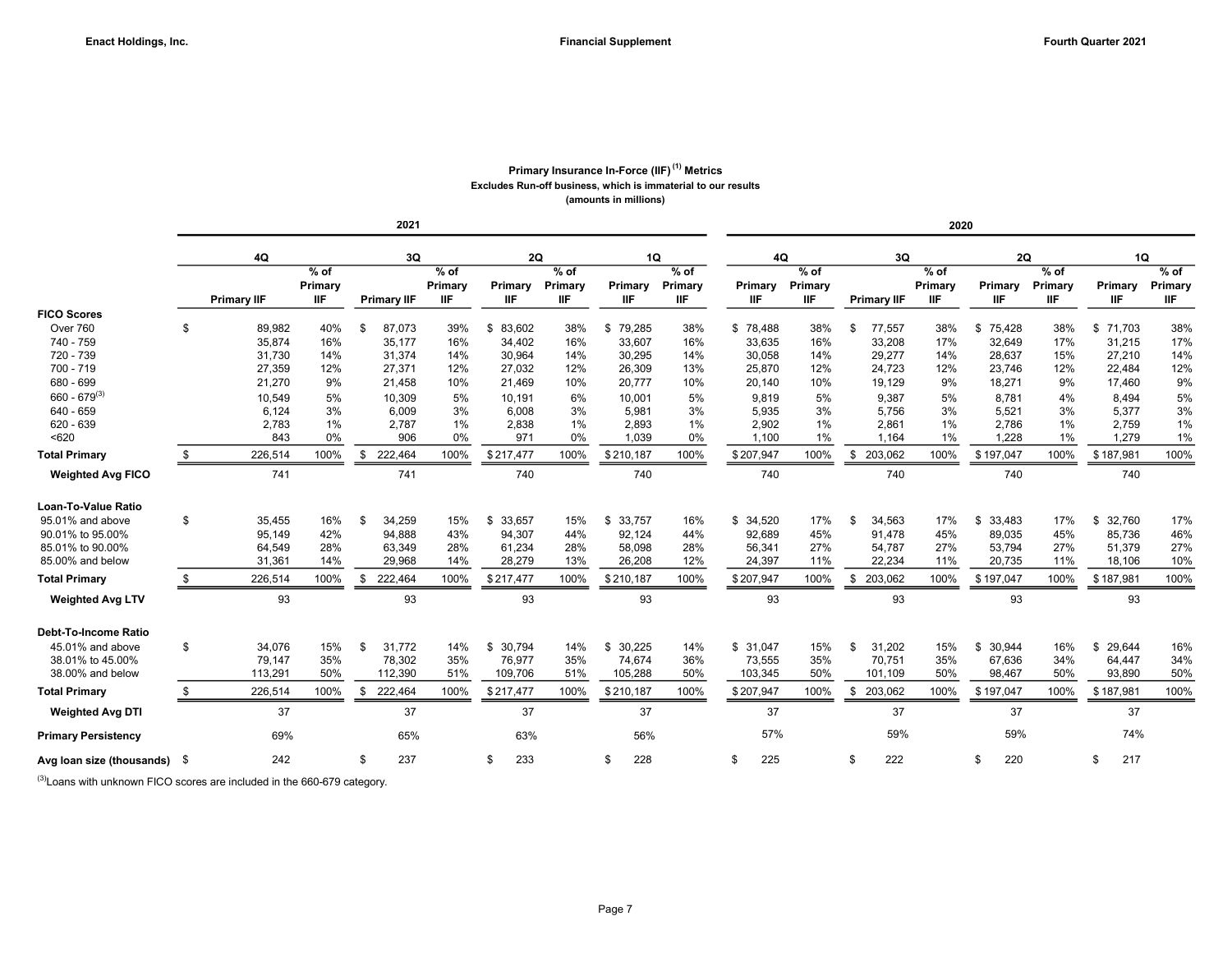#### Primary Risk In-Force (RIF)<sup>(1)</sup> Metrics Excludes Run-off business, which is immaterial to our results (amounts in millions)

|                      | 2021 |                    |                       |                          |                    |                       |                         |                    |                       |                          |                    |                       |     |                    |                       |                         | 2020               |                       |                         |                    |                       |                           |                    |                       |
|----------------------|------|--------------------|-----------------------|--------------------------|--------------------|-----------------------|-------------------------|--------------------|-----------------------|--------------------------|--------------------|-----------------------|-----|--------------------|-----------------------|-------------------------|--------------------|-----------------------|-------------------------|--------------------|-----------------------|---------------------------|--------------------|-----------------------|
|                      |      | 4Q                 |                       |                          | 3Q                 |                       |                         | <b>2Q</b>          |                       |                          | 1Q                 |                       |     | 4Q                 |                       |                         | 3Q                 |                       |                         | 2Q                 |                       |                           | 1Q                 |                       |
|                      |      |                    | $%$ of                |                          |                    | $%$ of                |                         |                    | $%$ of                |                          |                    | $%$ of                |     |                    | $%$ of                |                         |                    | $%$ of                |                         |                    | $%$ of                |                           |                    | $%$ of                |
|                      |      | <b>Primary RIF</b> | Primary<br><b>RIF</b> |                          | <b>Primary RIF</b> | Primary<br><b>RIF</b> |                         | <b>Primary RIF</b> | Primary<br><b>RIF</b> |                          | <b>Primary RIF</b> | Primary<br><b>RIF</b> |     | <b>Primary RIF</b> | Primary<br><b>RIF</b> |                         | <b>Primary RIF</b> | Primary<br><b>RIF</b> |                         | <b>Primary RIF</b> | Primary<br><b>RIF</b> |                           | <b>Primary RIF</b> | Primary<br><b>RIF</b> |
| Product              |      |                    |                       |                          |                    |                       |                         |                    |                       |                          |                    |                       |     |                    |                       |                         |                    |                       |                         |                    |                       |                           |                    |                       |
| Primary              | \$   | 56,881             | 100%                  | -\$                      | 55,866             | 100%                  | -\$                     | 54,643             | 100% \$               |                          | 52,866             | 100%                  | \$  | 52,475             | 100%                  | -\$                     | 51,393             | 100%                  | - \$                    | 49,868             | 100%                  | <b>S</b>                  | 47,740             | 100%                  |
| Pool                 |      | 105                | 0%                    |                          | 117                | 0%                    |                         | 123                | 0%                    |                          | 134                | 0%                    |     | 146                | $0\%$                 |                         | 156                | 0%                    |                         | 169                | 0%                    |                           | 179                | 0%                    |
| Total                |      | 56,986             | 100%                  | \$                       | 55,983             | 100%                  | \$                      | 54.766             | 100%                  | -\$                      | 53,000             | 100%                  | \$. | 52.621             | 100%                  | \$                      | 51,549             | 100%                  | <b>S</b>                | 50.037             | 100%                  | Ŝ.                        | 47,919             | 100%                  |
| Origination          |      |                    |                       |                          |                    |                       |                         |                    |                       |                          |                    |                       |     |                    |                       |                         |                    |                       |                         |                    |                       |                           |                    |                       |
| Purchase             | \$   | 46,470             | 82%                   | -9                       | 44,871             | 80%                   | \$                      | 43,121             | 79%                   | - \$                     | 41,396             | 78%                   | \$  | 41,710             | 79%                   | \$                      | 41,415             | 81%                   | \$                      | 40,265             | 81%                   | - \$                      | 39,655             | 83%                   |
| Refinance            |      | 10.411             | 18%                   |                          | 10.995             | 20%                   |                         | 11.522             | 21%                   |                          | 11.470             | 22%                   |     | 10.765             | 21%                   |                         | 9.978              | 19%                   |                         | 9.603              | 19%                   |                           | 8.085              | 17%                   |
| <b>Total Primary</b> |      | 56,881             | 100%                  | $\overline{\mathcal{S}}$ | 55,866             | 100%                  | $\overline{\mathbf{s}}$ | 54,643             | 100%                  | $\overline{\mathcal{S}}$ | 52,866             | 100%                  | \$  | 52,475             | 100%                  | $\overline{\mathbf{s}}$ | 51,393             | 100%                  | $\overline{\mathbf{s}}$ | 49,868             | 100%                  | $\overline{\mathbf{s}}$   | 47,740             | 100%                  |
| <b>Payment Type</b>  |      |                    |                       |                          |                    |                       |                         |                    |                       |                          |                    |                       |     |                    |                       |                         |                    |                       |                         |                    |                       |                           |                    |                       |
| Monthly              | \$   | 49,614             | 87%                   | -9                       | 48,495             | 87%                   | \$                      | 47,153             | 86%                   | - \$                     | 45,009             | 85%                   | \$  | 44,005             | 84%                   | \$                      | 42,361             | 82%                   | -\$                     | 40,494             | 81%                   | - \$                      | 37,851             | 79%                   |
| Single               |      | 6,658              | 12%                   |                          | 6,709              | 12%                   |                         | 6.766              | 13%                   |                          | 7,049              | 13%                   |     | 7.576              | 14%                   |                         | 8.034              | 16%                   |                         | 8,267              | 17%                   |                           | 8,681              | 18%                   |
| Other $(2)$          |      | 609                | 1%                    |                          | 662                | 1%                    |                         | 724                | 1%                    |                          | 808                | 2%                    |     | 894                | 2%                    |                         | 998                | 2%                    |                         | 1.107              | 2%                    |                           | 1.208              | 3%                    |
| <b>Total Primary</b> | \$   | 56,881             | 100%                  | \$                       | 55,866             | 100%                  | - \$                    | 54,643             | 100%                  | \$                       | 52,866             | 100%                  | S.  | 52,475             | 100%                  | \$                      | 51,393             | 100%                  | $\overline{\mathbf{s}}$ | 49,868             | 100%                  | $\overline{\mathfrak{s}}$ | 47,740             | 100%                  |
| <b>Book Year</b>     |      |                    |                       |                          |                    |                       |                         |                    |                       |                          |                    |                       |     |                    |                       |                         |                    |                       |                         |                    |                       |                           |                    |                       |
| 2004 and prior       | \$   | 154                | 0%                    | -\$                      | 167                | $0\%$                 | \$                      | 177                | 0%                    | \$                       | 189                | 0%                    | \$  | 202                | 0%                    | -\$                     | 212                | 0%                    | -\$                     | 224                | 0%                    | - \$                      | 234                | 0%                    |
| 2005-2008            |      | 1,958              | 3%                    |                          | 2,142              | 4%                    |                         | 2,317              | 4%                    |                          | 2,516              | 5%                    |     | 2,716              | 5%                    |                         | 2,932              | 6%                    |                         | 3,146              | 6%                    |                           | 3,351              | 7%                    |
| 2009-2013            |      | 370                | 1%                    |                          | 441                | 1%                    |                         | 528                | 1%                    |                          | 651                | 1%                    |     | 832                | 2%                    |                         | 1,017              | 2%                    |                         | 1,204              | 2%                    |                           | 1,396              | 3%                    |
| 2014                 |      | 534                | 1%                    |                          | 621                | 1%                    |                         | 732                | 1%                    |                          | 859                | 2%                    |     | 999                | 2%                    |                         | 1.174              | 2%                    |                         | 1,367              | 3%                    |                           | 1,561              | 3%                    |
| 2015                 |      | 1.197              | 2%                    |                          | 1.355              | 2%                    |                         | 1,549              | 3%                    |                          | 1.795              | 3%                    |     | 2,104              | 4%                    |                         | 2.465              | 5%                    |                         | 2.843              | 6%                    |                           | 3,227              | 7%                    |
| 2016                 |      | 2,388              | 4%                    |                          | 2,676              | 5%                    |                         | 3,052              | 6%                    |                          | 3,503              | 7%                    |     | 4,063              | 8%                    |                         | 4.727              | 9%                    |                         | 5,415              | 11%                   |                           | 6,031              | 13%                   |
| 2017                 |      | 2,324              | 4%                    |                          | 2,631              | 5%                    |                         | 3,032              | 6%                    |                          | 3,556              | 7%                    |     | 4,180              | 8%                    |                         | 4,938              | 10%                   |                         | 5,752              | 12%                   |                           | 6,616              | 14%                   |
| 2018                 |      | 2,330              | 4%                    |                          | 2,656              | 5%                    |                         | 3,086              | 6%                    |                          | 3,671              | 7%                    |     | 4,322              | 8%                    |                         | 5,119              | 10%                   |                         | 5,975              | 12%                   |                           | 7,034              | 15%                   |
| 2019                 |      | 5.454              | 10%                   |                          | 6.239              | 11%                   |                         | 7,225              | 13%                   |                          | 8,361              | 16%                   |     | 9.840              | 19%                   |                         | 11,346             | 22%                   |                         | 12,690             | 25%                   |                           | 13,912             | 29%                   |
| 2020                 |      | 17,574             | 31%                   |                          | 18,965             | 34%                   |                         | 20,536             | 37%                   |                          | 21,787             | 41%                   |     | 23,217             | 44%                   |                         | 17,463             | 34%                   |                         | 11,252             | 23%                   |                           | 4,378              | 9%                    |
| 2021                 |      | 22,598             | 40%                   |                          | 17,973             | 32%                   |                         | 12,409             | 23%                   |                          | 5,978              | 11%                   |     |                    | 0%                    |                         |                    | 0%                    |                         |                    | 0%                    |                           |                    | 0%                    |
| <b>Total Primary</b> | \$   | 56,881             | 100%                  | -9                       | 55,866             | 100%                  | - \$                    | 54,643             | 100%                  | \$                       | 52,866             | 100%                  |     | 52,475             | 100%                  | \$                      | 51,393             | 100%                  | -\$                     | 49,868             | 100%                  | \$                        | 47,740             | 100%                  |

 $^{(1)}$ Primary risk in-force represents risk on current loan balances as provided by servicers, lenders and investors.

 $<sup>(2)</sup>$ Includes loans with annual and split payment types.</sup>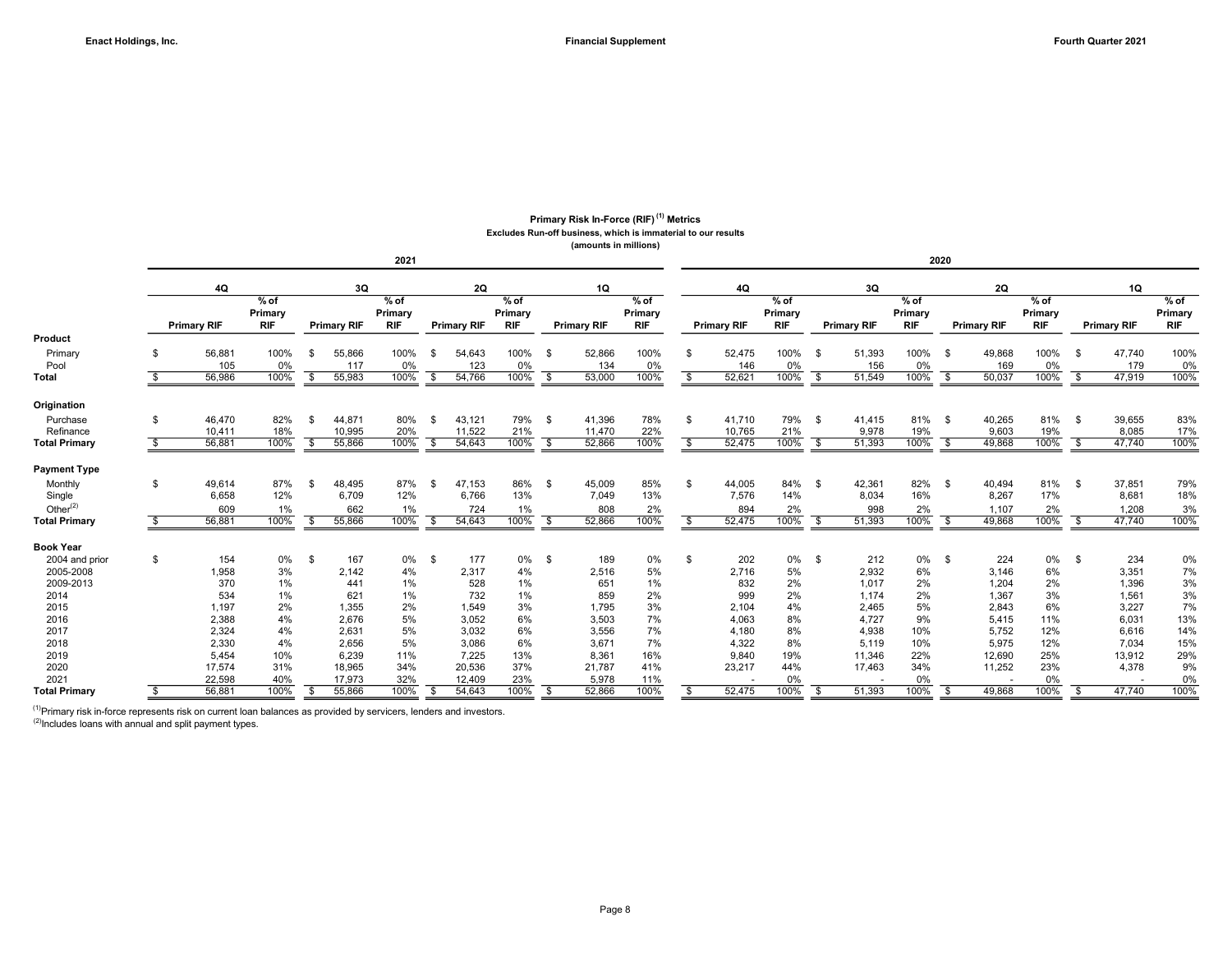### Primary Risk In-Force (RIF)<sup>(1)</sup> Metrics Excludes Run-off business, which is immaterial to our results (amounts in millions)

|                                                                                                                                            |    |                                                                            |                                                        |               |                                                                            | 2021                                                    |      |                                                                            |                                                            |          |                                                                            |                                                            |                                                                                  |                                                            |     |                                                                            |                                                        | 2020     |                                                                            |                                                        |      |                                                                            |                                                              |
|--------------------------------------------------------------------------------------------------------------------------------------------|----|----------------------------------------------------------------------------|--------------------------------------------------------|---------------|----------------------------------------------------------------------------|---------------------------------------------------------|------|----------------------------------------------------------------------------|------------------------------------------------------------|----------|----------------------------------------------------------------------------|------------------------------------------------------------|----------------------------------------------------------------------------------|------------------------------------------------------------|-----|----------------------------------------------------------------------------|--------------------------------------------------------|----------|----------------------------------------------------------------------------|--------------------------------------------------------|------|----------------------------------------------------------------------------|--------------------------------------------------------------|
|                                                                                                                                            |    | 4Q<br><b>Primary RIF</b>                                                   | $%$ of<br>Primary<br><b>RIF</b>                        |               | 3Q<br><b>Primary RIF</b>                                                   | $%$ of<br>Primary<br>RIF                                |      | <b>2Q</b><br><b>Primary RIF</b>                                            | $%$ of<br>Primary<br>RIF                                   |          | 1Q<br><b>Primary RIF</b>                                                   | $%$ of<br>Primary<br><b>RIF</b>                            | 4Q<br><b>Primary RIF</b>                                                         | $%$ of<br>Primary<br><b>RIF</b>                            |     | 3Q<br><b>Primary RIF</b>                                                   | $%$ of<br>Primary<br><b>RIF</b>                        |          | 2Q<br><b>Primary RIF</b>                                                   | $%$ of<br>Primary<br><b>RIF</b>                        |      | 1Q<br><b>Primary RIF</b>                                                   | % of<br>Primary<br><b>RIF</b>                                |
| <b>FICO Scores</b><br>Over 760<br>740 - 759<br>720 - 739<br>700 - 719<br>680 - 699<br>$660 - 679^{(3)}$<br>640 - 659<br>620 - 639<br>< 620 | \$ | 22,489<br>9.009<br>8,055<br>6,907<br>5,334<br>2,638<br>1,530<br>702<br>217 | 40%<br>16%<br>14%<br>12%<br>9%<br>5%<br>3%<br>1%<br>0% | . ፍ           | 21,767<br>8.824<br>7,966<br>6,923<br>5,383<br>2,568<br>1.497<br>705<br>233 | 39%<br>16%<br>14%<br>12%<br>10%<br>5%<br>3%<br>1%<br>0% | - \$ | 20,908<br>8.628<br>7,879<br>6.848<br>5,385<br>2,531<br>1,494<br>720<br>250 | 38%<br>16%<br>14%<br>13%<br>10%<br>5%<br>3%<br>$1\%$<br>0% | \$       | 19,829<br>8,442<br>7,715<br>6,678<br>5,231<br>2,484<br>1,485<br>734<br>268 | 37%<br>16%<br>15%<br>13%<br>10%<br>5%<br>3%<br>$1\%$<br>0% | \$<br>19,691<br>8.497<br>7,673<br>6,579<br>5,100<br>2,442<br>1.472<br>737<br>284 | 37%<br>16%<br>15%<br>12%<br>10%<br>5%<br>3%<br>$1\%$<br>1% | \$  | 19,549<br>8.424<br>7,489<br>6.288<br>4.864<br>2,331<br>1,423<br>725<br>300 | 38%<br>16%<br>15%<br>12%<br>9%<br>5%<br>3%<br>1%<br>1% | \$       | 19,046<br>8,303<br>7,312<br>6,016<br>4,629<br>2,179<br>1,358<br>707<br>318 | 38%<br>17%<br>15%<br>12%<br>9%<br>4%<br>3%<br>1%<br>1% | - \$ | 18,216<br>7.986<br>6,970<br>5,688<br>4.417<br>2,110<br>1,322<br>701<br>330 | 38%<br>17%<br>15%<br>12%<br>9%<br>4%<br>3%<br>$1\%$<br>$1\%$ |
| <b>Total Primary</b>                                                                                                                       |    | 56,881                                                                     | 100%                                                   | <sup>\$</sup> | 55,866                                                                     | 100%                                                    | -\$  | 54,643                                                                     | 100%                                                       | -\$      | 52,866                                                                     | 100%                                                       | 52,475                                                                           | 100%                                                       | \$  | 51,393                                                                     | 100%                                                   | \$       | 49,868                                                                     | 100%                                                   | - \$ | 47,740                                                                     | 100%                                                         |
| Loan-To-Value Ratio<br>95.01% and above<br>90.01% to 95.00%<br>85.01% to 90.00%<br>85,00% and below                                        | \$ | 9,907<br>27,608<br>15,644<br>3.722                                         | 17%<br>49%<br>27%<br>7%                                | - \$          | 9,490<br>27,509<br>15,322<br>3,545                                         | 17%<br>49%<br>28%<br>6%                                 | - \$ | 9,228<br>27,308<br>14,776<br>3,331                                         | 17% \$<br>50%<br>27%<br>6%                                 |          | 9,151<br>26,637<br>13,997<br>3,081                                         | 17%<br>51%<br>26%<br>6%                                    | \$<br>9,279<br>26,774<br>13,562<br>2,860                                         | 18% \$<br>51%<br>26%<br>5%                                 |     | 9,196<br>26,403<br>13,188<br>2.606                                         | 18%<br>51%<br>26%<br>5%                                | - \$     | 8,789<br>25,686<br>12,957<br>2,436                                         | 18%<br>51%<br>26%<br>5%                                | - \$ | 8,482<br>24,703<br>12,414<br>2,141                                         | 18%<br>52%<br>26%<br>4%                                      |
| <b>Total Primary</b>                                                                                                                       | .ድ | 56,881                                                                     | 100%                                                   | <sup>\$</sup> | 55,866                                                                     | 100%                                                    | - \$ | 54,643                                                                     | 100%                                                       | -\$      | 52,866                                                                     | 100%                                                       | 52,475                                                                           | 100%                                                       | \$  | 51,393                                                                     | 100%                                                   | <b>S</b> | 49,868                                                                     | 100%                                                   | \$   | 47,740                                                                     | 100%                                                         |
| Debt-To-Income Ratio<br>45.01% and above<br>38.01% to 45.00%<br>38,00% and below                                                           | -S | 8.631<br>19,974<br>28,276                                                  | 15%<br>35%<br>50%                                      | - \$          | 8.048<br>19,773<br>28,045                                                  | 14%<br>36%<br>50%                                       | - \$ | 7.798<br>19,445<br>27,400                                                  | 14%<br>36%<br>50%                                          | <b>S</b> | 7,643<br>18,888<br>26,335                                                  | 14%<br>36%<br>50%                                          | \$<br>7.855<br>18,647<br>25,973                                                  | 15% \$<br>36%<br>49%                                       |     | 7.897<br>17,966<br>25,530                                                  | 15%<br>35%<br>50%                                      | - \$     | 7,823<br>17,126<br>24,919                                                  | 16%<br>34%<br>50%                                      | - \$ | 7,503<br>16,313<br>23,924                                                  | 16%<br>34%<br>50%                                            |
| <b>Total Primary</b>                                                                                                                       |    | 56,881                                                                     | 100%                                                   |               | 55,866                                                                     | 100%                                                    | - 35 | 54.643                                                                     | 100%                                                       |          | 52.866                                                                     | 100%                                                       | 52.475                                                                           | 100%                                                       | -\$ | 51,393                                                                     | 100%                                                   | - \$     | 49.868                                                                     | 100%                                                   | - \$ | 47.740                                                                     | 100%                                                         |

 $^{(3)}$ Loans with unknown FICO scores are included in the 660-679 category.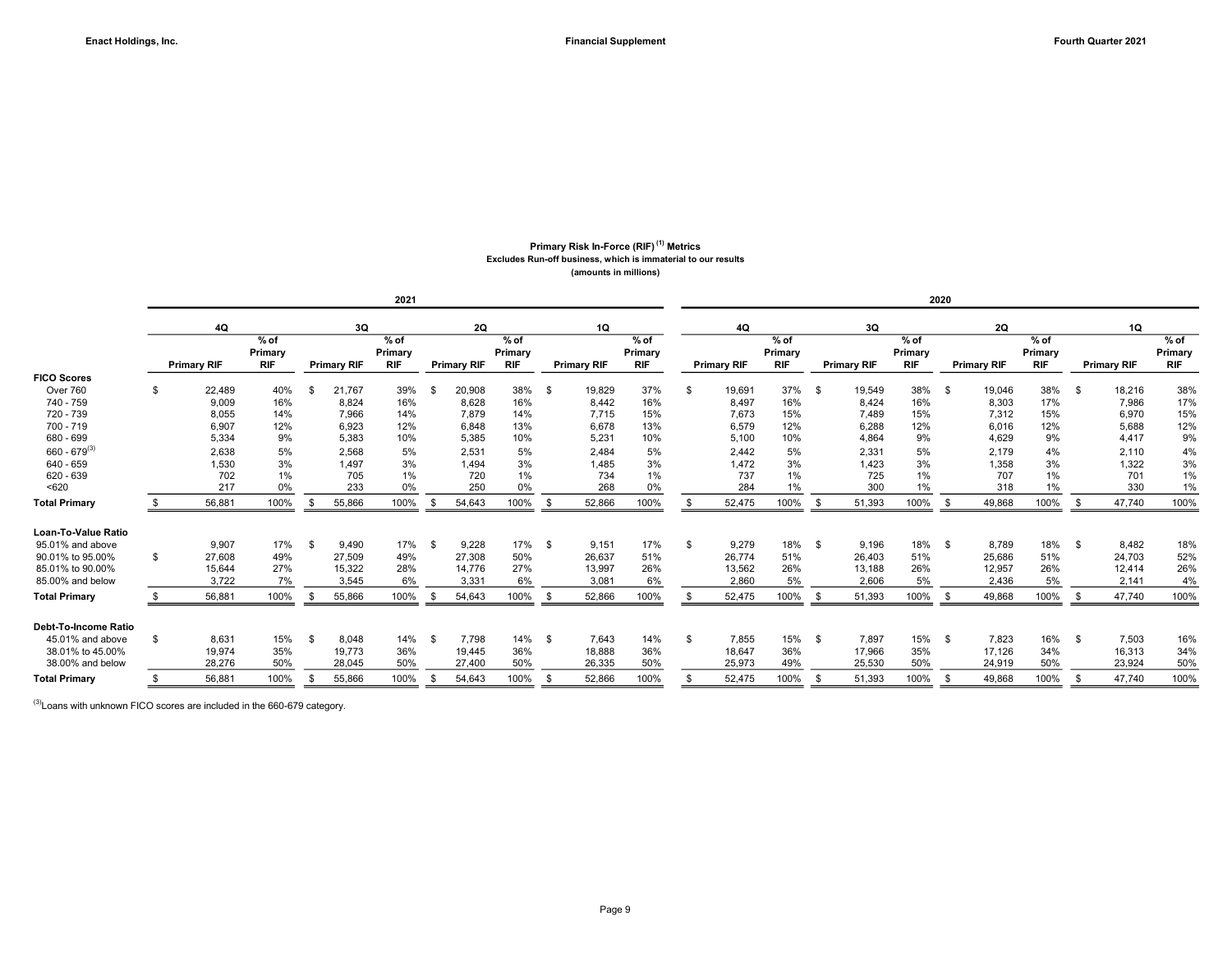## Delinquency Metrics (dollar amounts in thousands) Excludes Run-off business, which is immaterial to our results

|                                                  |               |    | 2021     |    |           |      |           |    |           |      | 2020       |      |           |    |           |
|--------------------------------------------------|---------------|----|----------|----|-----------|------|-----------|----|-----------|------|------------|------|-----------|----|-----------|
|                                                  | 4Q            |    | 3Q       |    | 2Q        |      | 1Q        |    | 4Q        |      | 3Q         |      | 2Q        |    | 1Q        |
| Average Paid Claim <sup>(1)</sup>                | \$<br>27.2    | \$ | 26.7     | \$ | 63.1      | \$   | 54.7      | \$ | 47.2 \$   |      | 55.6       | -\$  | 47.1      | S  | 45.0      |
| <b>Reserves:</b>                                 |               |    |          |    |           |      |           |    |           |      |            |      |           |    |           |
| Primary direct case <sup>(2)</sup>               | \$<br>606,102 | \$ | 612,754  | \$ | 588,683   | \$   | 564,208   | \$ | 516,863   | - \$ | 436,059    | - \$ | 378,924   | S  | 202,069   |
| All other <sup>(2)</sup>                         | 35,223        |    | 34,909   |    | 34,838    |      | 38,704    |    | 38,162    |      | 38,229     |      | 60,194    |    | 28,269    |
| <b>Total Reserves</b>                            | 641,325       |    | 647,663  |    | 623,521   | S    | 602,912   |    | 555,025   | - \$ | 474,288    | 5    | 439,118   |    | 230,338   |
|                                                  |               |    |          |    |           |      |           |    |           |      |            |      |           |    |           |
| <b>Beginning Number of Primary Delinquencies</b> | 28,904        |    | 33,568   |    | 41,332    |      | 44,904    |    | 49,692    |      | 53,587     |      | 15,417    |    | 16,392    |
| New delinguencies                                | 8,282         |    | 7,427    |    | 6,862     |      | 10,053    |    | 11,923    |      | 16,664     |      | 48,373    |    | 8,114     |
| Delinquency cures                                | (11, 929)     |    | (11,746) |    | (14, 473) |      | (13, 478) |    | (16, 548) |      | (20, 404)  |      | (9,795)   |    | (8,649)   |
| Paid claims                                      | (430)         |    | (343)    |    | (143)     |      | (134)     |    | (152)     |      | (152)      |      | (404)     |    | (440)     |
| Rescissions and claim denials                    | (7)           |    | (2)      |    | (10)      |      | (13)      |    | (11)      |      | (3)        |      | (4)       |    |           |
| <b>Ending Number of Primary Delinquencies</b>    | 24,820        |    | 28,904   |    | 33,568    |      | 41,332    |    | 44,904    |      | 49,692     |      | 53,587    |    | 15,417    |
| Primary delinquency rate                         | 2.65%         |    | 3.08%    |    | 3.60%     |      | 4.48%     |    | 4.86%     |      | 5.44%      |      | 5.98%     |    | 1.78%     |
| Average Reserve Per Primary Delinquency (3)      | \$<br>24.4    | \$ | 21.2     | \$ | 17.5      | \$   | 13.7      | \$ | 11.5      | - \$ | 8.8        | \$   | 7.1       | \$ | 13.1      |
| <b>Beginning Direct Primary Case Reserves</b>    | \$<br>612,754 | \$ | 588,683  | \$ | 564,208   | \$   | 516,863   | \$ | 436,059   | -\$  | 378,924 \$ |      | 202,069   | \$ | 204,749   |
| Paid claims                                      | (11, 213)     |    | (8, 293) |    | (7, 377)  |      | (5,933)   |    | (6, 466)  |      | (7, 597)   |      | (18, 483) |    | (19, 843) |
| Increase in reserves                             | 4,561         |    | 32,364   |    | 31,851    |      | 53,278    |    | 87,270    |      | 64,732     |      | 195,338   |    | 17,163    |
| <b>Ending Reserves</b>                           | 606,102       | S  | 612,754  | S  | 588,683   | - 56 | 564,208   |    | 516,863   | - \$ | 436,059    | - 56 | 378,924   | Ж. | 202,069   |
| <b>Policies in Force (count)</b>                 | 937,350       |    | 936,934  |    | 933,616   |      | 922,186   |    | 924,624   |      | 913,974    |      | 896,232   |    | 868,111   |

 $(1)$  Average paid claim in the fourth and third quarters of 2021 includes payments in relation to agreements on non-performing loans.

<sup>(2)</sup> Primary direct case excludes loss adjustment expenses (LAE), pool, incurred but not reported (IBNR) and reinsurance reserves. Other includes LAE, IBNR, pool, and reinsurance reserves.

 $(3)$  Primary direct case reserves divided by primary delinquency count.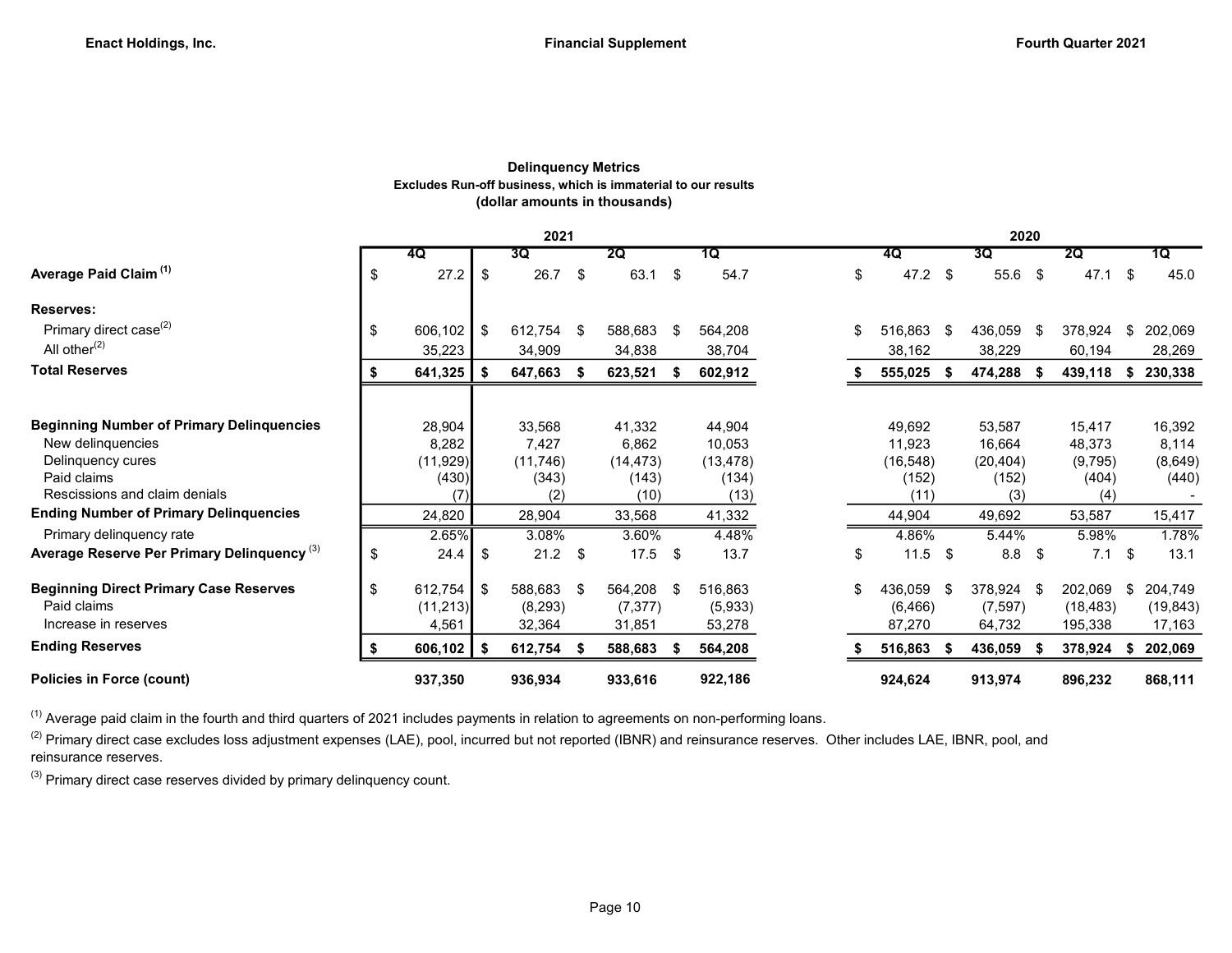# Missed Payment Status Tables (dollar amounts in thousands) Excludes Run-off business, which is immaterial to our results

|                      |     |         |                                       |           | Reserves as                               |
|----------------------|-----|---------|---------------------------------------|-----------|-------------------------------------------|
| <b>Delinguencies</b> |     |         |                                       |           | $%$ of RIF                                |
| 6.586                | \$. | 35.352  | S                                     | 339.846   | 10%                                       |
| 7.360                |     | 110.412 |                                       | 425.944   | 26%                                       |
| 10.874               |     | 460.339 |                                       | 642.975   | 72%                                       |
| 24.820               |     | 606.102 |                                       | 1.408.764 | 43%                                       |
|                      |     |         | <b>Direct Case</b><br><b>Reserves</b> |           | December 31, 2021<br><b>Risk In-Force</b> |

|                                              |                      |      | <b>Direct Case</b> |                      | Reserves as |
|----------------------------------------------|----------------------|------|--------------------|----------------------|-------------|
| <b>Percentage Reserved by Payment Status</b> | <b>Delinguencies</b> |      | <b>Reserves</b>    | <b>Risk In-Force</b> | $%$ of RIF  |
| 3 payments or less in default                | 10.484               | - \$ | 43.361             | 548.704              | 8%          |
| 4 - 11 payments in default                   | 30.324               |      | 330.848            | 1.853.423            | 18%         |
| 12 payments or more in default               | 4.096                |      | 142.654            | 204.228              | 70%         |
| Total                                        | 44.904               |      | 516,863            | 2.606.355            | 20%         |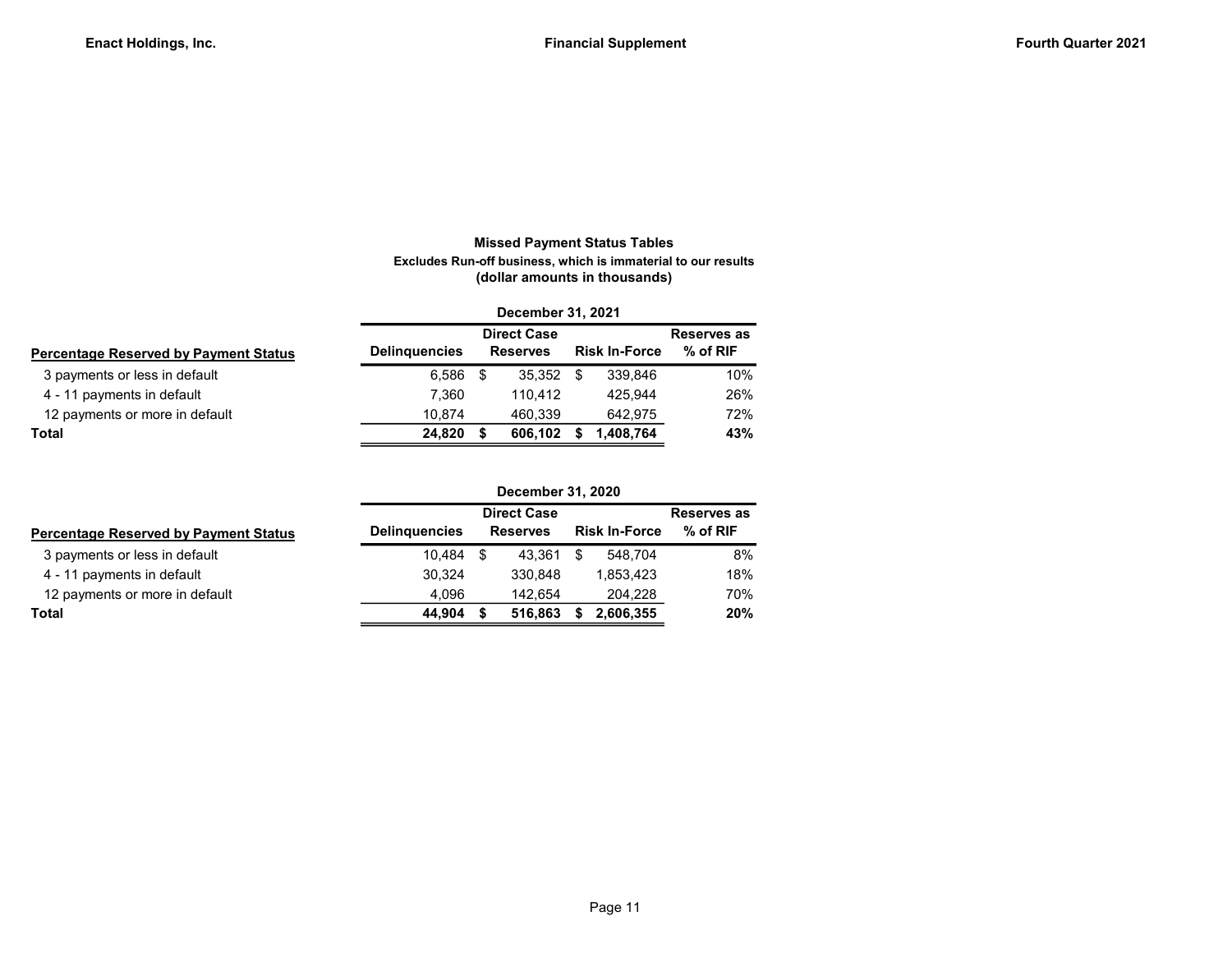### Delinquency Performance

Excludes Run-off business, which is immaterial to our results

### December 31, 2021

| <b>Top 10 States</b>            | % RIF | % Case<br>Reserves <sup>(1)</sup> | Delg Rate | Top 10 MSAs / Metro Divisions             | % RIF | % Case<br>Reserves <sup>(1)</sup> | Dela Rate | Book Year RIF & % RIF<br><b>Losses</b> |       | % Case<br>Reserves <sup>(1)</sup> | Delg Rate | Cum Dela<br>Rate <sup>(2)</sup> |
|---------------------------------|-------|-----------------------------------|-----------|-------------------------------------------|-------|-----------------------------------|-----------|----------------------------------------|-------|-----------------------------------|-----------|---------------------------------|
| California                      | 11%   | 12%                               | 3.17%     | Chicago-Naperville, IL Metro Division     | 3%    | 4%                                | 3.68%     | 2004 and prior                         | $0\%$ | 2%                                | 13.24%    | 3.61%                           |
| Texas                           | 8%    | 8%                                | 2.89%     | Phoenix. AZ MSA                           | 3%    | 2%                                | 2.36%     | 2005-2008                              | 3%    | 22%                               | 10.23%    | 18.36%                          |
| Florida $(3)$                   | 7%    | 9%                                | 2.97%     | New York, NY Metro Division               | 3%    | 8%                                | 5.32%     | 2009-2013                              | 1%    | 2%                                | 5.54%     | 0.74%                           |
| New York <sup>(3)</sup>         | 5%    | 12%                               | 3.80%     | Atlanta, GA MSA                           | 2%    | 3%                                | 3.28%     | 2014                                   | 1%    | 3%                                | 5.51%     | 0.99%                           |
| Illinois $(3)$                  | 5%    | 6%                                | 3.09%     | Washington-Arlington, DC Metro Division   | 2%    | 2%                                | 2.96%     | 2015                                   | 2%    | 5%                                | 4.24%     | 1.04%                           |
| Michigan                        | 4%    | 2%                                | 1.87%     | Houston, TX MSA                           | 2%    | 3%                                | 3.61%     | 2016                                   | 4%    | 8%                                | 3.69%     | 1.16%                           |
| Arizona                         | 4%    | 2%                                | 2.31%     | Riverside-San Bernardino CA MSA           | 2%    | 2%                                | 3.42%     | 2017                                   | 4%    | 10%                               | 4.78%     | 1.56%                           |
| North Carolina                  | 3%    | 2%                                | 2.18%     | Los Angeles-Long Beach, CA Metro Division | 2%    | 3%                                | 3.95%     | 2018                                   | 4%    | 13%                               | 5.93%     | 1.88%                           |
| Pennsylvania <sup>(3)</sup>     | 3%    | 3%                                | 2.38%     | Dallas, TX Metro Division                 | 2%    | 2%                                | 2.31%     | 2019                                   | 10%   | 19%                               | 3.89%     | 1.68%                           |
| Washington                      | 3%    | 3%                                | 2.98%     | Nassau County, NY                         | 2%    | 4%                                | 5.55%     | 2020                                   | 31%   | 14%                               | 1.50%     | 1.14%                           |
| All Other States <sup>(4)</sup> | 47%   | 41%                               | 2.46%     | All Other MSAs                            | 77%   | 67%                               | 2.44%     | 2021                                   | 40%   | 2%                                | 0.37%     | 0.36%                           |
| Total                           | 100%  | 100%                              | 2.65%     | Total                                     | 100%  | 100%                              | 2.65%     | Total                                  | 100%  | 100%                              | 2.65%     | 4.42%                           |

### December 31, 2020

| <b>Top 10 States</b>            | % Case<br>% RIF<br>Reserves <sup>(1)</sup> |      | Delg Rate | Top 10 MSAs / Metro Divisions             | % RIF | % Case<br>" Reserves <sup>(1)</sup> Delq Rate |        |       | Book Year RIF & <sub>%</sub> RIF<br><b>Losses</b> |      | % Case<br>Reserves <sup>(1)</sup> | Delg Rate | Cum Dela<br>Rate <sup>(2)</sup> |
|---------------------------------|--------------------------------------------|------|-----------|-------------------------------------------|-------|-----------------------------------------------|--------|-------|---------------------------------------------------|------|-----------------------------------|-----------|---------------------------------|
| California                      | 11%                                        | 11%  | 6.20%     | Chicago-Naperville, IL Metro Division     | 3%    | 4%                                            | 6.36%  |       | 2004 and prior                                    | 0%   | 3%                                | 16.82%    | 3.62%                           |
| Texas                           | 8%                                         | 8%   | 5.82%     | Phoenix. AZ MSA                           | 3%    | 2%                                            | 4.63%  |       | 2005-2008                                         | 5%   | 25%                               | 13.35%    | 18.79%                          |
| Florida <sup>(3)</sup>          | 7%                                         | 10%  | 6.92%     | New York, NY Metro Division               | 3%    | 8%                                            | 10.25% |       | 2009-2013                                         | 2%   | 2%                                | 5.44%     | 0.91%                           |
| Illinois $(3)$                  | 5%                                         | 6%   | 5.21%     | Atlanta, GA MSA                           | 2%    | 3%                                            | 6.68%  | 2014  |                                                   | 2%   | 3%                                | 6.06%     | 1.57%                           |
| New York <sup>(3)</sup>         | 5%                                         | 11%  | 6.92%     | Washington-Arlington, DC Metro Division   | 2%    | 2%                                            | 6.09%  | 2015  |                                                   | 4%   | 5%                                | 5.66%     | 1.97%                           |
| Michigan                        | 4%                                         | 2%   | 2.93%     | Houston, TX MSA                           | 2%    | 3%                                            | 7.59%  | 2016  |                                                   | 7%   | 9%                                | 5.46%     | 2.49%                           |
| Washington                      | 4%                                         | 3%   | 5.37%     | Riverside-San Bernardino CA MSA           | 2%    | 2%                                            | 7.08%  | 2017  |                                                   | 8%   | 12%                               | 6.51%     | 3.34%                           |
| Pennsylvania <sup>(3)</sup>     | 4%                                         | 3%   | 4.11%     | Los Angeles-Long Beach, CA Metro Division | 2%    | 2%                                            | 7.57%  | 2018  |                                                   | 8%   | 14%                               | 7.70%     | 4.01%                           |
| North Carolina                  | 4%                                         | 2%   | 3.84%     | Dallas                                    | 2%    | 2%                                            | 5.10%  | 2019  |                                                   | 19%  | 19%                               | 5.60%     | 3.93%                           |
| Arizona                         | 3%                                         | 2%   | 4.54%     | Seattle-Bellevue, WA Metro Division       | 2%    | 2%                                            | 6.33%  | 2020  |                                                   | 45%  | 8%                                | $1.09\%$  | 1.04%                           |
| All Other States <sup>(4)</sup> | 45%                                        | 42%  | 4.32%     | All Other MSAs                            | 77%   | 70%                                           | 4.43%  | 2021  |                                                   |      |                                   |           |                                 |
| <b>Total</b>                    | 100%                                       | 100% | 4.86%     | Total                                     | 100%  | 100%                                          | 4.86%  | Total |                                                   | 100% | 100%                              | 4.86%     | 4.86%                           |

 $<sup>(1)</sup>$  Direct primary case reserves exclude loss adjustment expenses, incurred but not reported and reinsurance reserves.</sup>

<sup>(2)</sup> Calculated as the sum of the number of policies where claims were ever paid to date and number of policies for loans currently in default divided by policies ever in-force.

(3) Jurisdiction predominantly uses a judicial foreclosure process, which generally increases the amount of time it takes for a foreclosure to be completed.

(4) Includes the District of Columbia.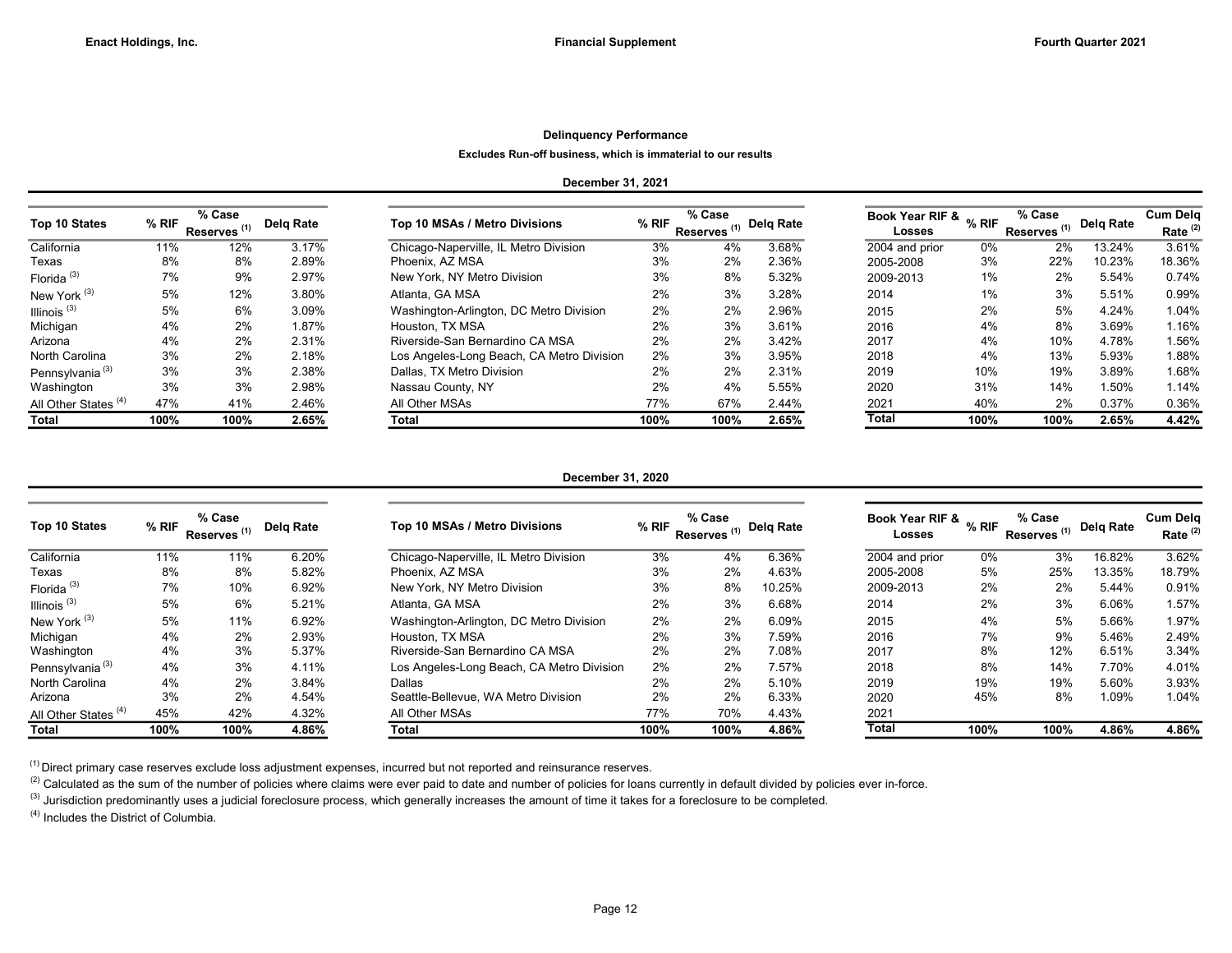#### Composition of Investments at Fair Value (amounts in thousands)

|                                           | December 31, 2021 |           |        | September 30, 2021 |            | June 30, 2021 |            | March 31, 2021 |            |             | December 31, 2020 | September 30, 2020 |            | June 30, 2020 |            | March 31, 2020 |            |  |
|-------------------------------------------|-------------------|-----------|--------|--------------------|------------|---------------|------------|----------------|------------|-------------|-------------------|--------------------|------------|---------------|------------|----------------|------------|--|
|                                           |                   | Carrying  | $%$ of | Carrying           |            | Carrying      |            | Carrying       |            | Carrying    |                   | Carrying           |            | Carrying      |            | Carrying       |            |  |
|                                           |                   | Amount    | Total  | Amount             | % of Total | Amount        | % of Total | Amount         | % of Total | Amount      | % of Total        | Amount             | % of Total | Amount        | % of Total | Amount         | % of Total |  |
| <b>Fixed Maturity Securities:</b>         |                   |           |        |                    |            |               |            |                |            |             |                   |                    |            |               |            |                |            |  |
| U.S. Treasuries                           |                   | 58,408    | $1\%$  | 65.117             | 1%         | 65,625        | 1%         | 70,832         | 1%         | 138,224     | 3%                | 73,199             | $1\%$      | 90,009        | 2%         | 93,464         | 2%         |  |
| Municipals                                |                   | 538,454   | 10%    | 459,783            | 9%         | 408,317       | 8%         | 300,104        | 6%         | 187,377     | 4%                | 174,908            | 4%         | 130,267       | 3%         | 19,671         | 1%         |  |
| Non-U.S. Government                       |                   | 22,416    | 0%     | 22,758             | 0%         | 22,950        | 1%         | 30,415         | 1%         | 31,031      | 0%                | 30,843             | 1%         | 30,765        | 1%         | 34,405         | 1%         |  |
| U.S. Corporate                            |                   | 2,945,302 | 56%    | 2,948,106          | 55%        | 2,891,598     | 55%        | 2,844,775      | 56%        | 2,888,625   | 57%               | 2,864,792          | 60%        | 2,803,254     | 64%        | 2,504,890      | 62%        |  |
| Non-U.S. Corporate                        |                   | 666,594   | 13%    | 712,603            | 13%        | 692,068       | 13%        | 679,302        | 13%        | 607,669     | 12%               | 599,526            | 12%        | 542,871       | 12%        | 451,194        | 11%        |  |
| Other asset-backed                        |                   | 1,035,165 | 20%    | 1,167,700          | 22%        | 1,175,909     | 22%        | 1,180,700      | 23%        | 1,193,670   | 24%               | 1,065,111          | 22%        | 786,960       | 18%        | 952,338        | 23%        |  |
| Total available-for-sale fixed maturity   |                   |           |        |                    |            |               |            |                |            |             |                   |                    |            |               |            |                |            |  |
| securities                                | s.                | 5,266,339 | 100%   | \$5,376,067        | 100%       | \$5,256,467   | 100%       | \$5,106,128    | 100%       | \$5,046,596 | 100%              | \$4,808,379        | 100%       | \$4,384,126   | 100%       | \$4,055,962    | 100%       |  |
|                                           |                   |           |        |                    |            |               |            |                |            |             |                   |                    |            |               |            |                |            |  |
| <b>Fixed Maturity Securities - Credit</b> |                   |           |        |                    |            |               |            |                |            |             |                   |                    |            |               |            |                |            |  |
| Quality                                   |                   |           |        |                    |            |               |            |                |            |             |                   |                    |            |               |            |                |            |  |
| NRSRO <sup>(1)</sup> Designation          |                   |           |        |                    |            |               |            |                |            |             |                   |                    |            |               |            |                |            |  |
| AAA                                       |                   | 482,950   | 9%     | 485,739            | 9%         | 483,513       | 9%         | 475,369        | 9%         | 572,338     | 11%               | 442,645            | 9%         | 301,769       | 7%         | 419,919        | 10%        |  |
| AA                                        |                   | 876,294   | 17%    | 898,158            | 17%        | 841.282       | 16%        | 777.345        | 15%        | 635.984     | 13%               | 591.292            | 12%        | 537,294       | 12%        | 502,076        | 12%        |  |
| A                                         |                   | 1,791,582 | 34%    | 1,829,844          | 34%        | 1,763,010     | 34%        | 1,786,601      | 35%        | 1,791,795   | 36%               | 1,774,870          | 37%        | 1,618,837     | 37%        | 1,486,987      | 37%        |  |
| <b>BBB</b>                                |                   | 1,958,901 | 37%    | 2,004,994          | 37%        | 2,013,940     | 38%        | 1,921,999      | 38%        | 1,927,775   | 38%               | 1,880,618          | 39%        | 1,814,443     | 41%        | 1,569,017      | 39%        |  |
| <b>BB &amp; Lower</b>                     |                   | 156,612   | 3%     | 157,332            | 3%         | 154,722       | 3%         | 144,814        | 3%         | 118,704     | 2%                | 118,954            | 3%         | 111,783       | 3%         | 77,964         | 2%         |  |
| <b>Total fixed maturity securities</b>    |                   | 5,266,339 | 100%   | \$5,376,067        | 100%       | \$5,256,467   | 100%       | \$5,106,128    | 100%       | \$5,046,596 | 100%              | \$4,808,379        | 100%       | \$4,384,126   | 100%       | \$4,055,963    | 100%       |  |
|                                           |                   |           |        |                    |            |               |            |                |            |             |                   |                    |            |               |            |                |            |  |
| <b>Average Duration</b>                   |                   | 3.9       |        | 3.7                |            | 3.6           |            | 3.6            |            | 3.4         |                   | 3.5                |            | 3.5           |            | 3.3            |            |  |
| Average Yield                             |                   | 2.7%      |        | 2.7%               |            | 2.8%          |            | 2.8%           |            | 2.8%        |                   | 3.0%               |            | 3.1%          |            | 3.2%           |            |  |

 $<sup>(1)</sup>$ Nationally Recognized Statistical Rating Organizations.</sup>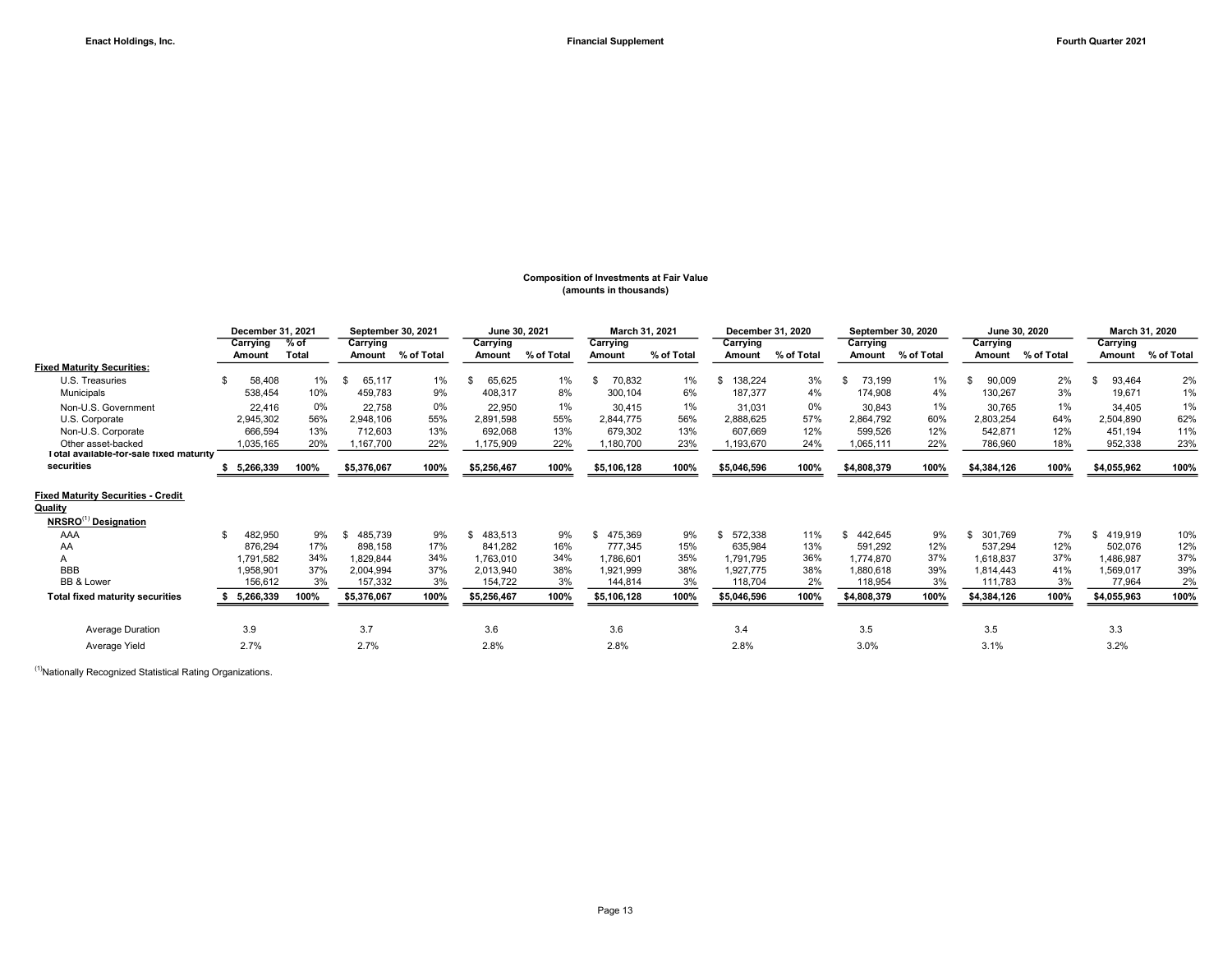#### Credit Risk Transfer Transaction Summary (amounts in millions)

|                                             | 2019 XOL-1       | 2019 XOL -2     | 2019 ILN  | 2020 XOL        | 2020 ILN        | 2021-1 ILN                  | 2021-2 ILN      | 2021-3 ILN      | 2021 XOL       |
|---------------------------------------------|------------------|-----------------|-----------|-----------------|-----------------|-----------------------------|-----------------|-----------------|----------------|
|                                             | <b>Full Year</b> | Full Year       | 1/19-9/19 | Full Year       |                 | 1/20-8/20 1/14-12/18, 4Q'19 | $9/20 - 12/20$  | $1/21 - 6/21$   | Full Year      |
| At Closing (\$MM)                           |                  |                 |           |                 |                 |                             |                 |                 |                |
| Initial CRT Risk In Force                   | \$14,456         | \$14,456        | \$10,563  | \$23,047        | \$14,909        | \$14,142                    | \$8,384         | \$12,141        | \$22,373       |
| Initial Reinsurance Amount                  | \$172            | \$5             | \$303     | \$168           | \$350           | \$495                       | \$303           | \$372           | \$206          |
| Initial First Loss Retention Layer          | \$434            | \$361           | \$238     | \$691           | \$522           | \$212                       | \$189           | \$304           | \$671          |
| Initial Attachment % (2)                    | 3.00%            | 2.50%           | 2.25%     | 3.00%           | 3.50%           | 1.50%                       | 2.25%           | 2.50%           | 3.00%          |
| Initial Detachment % (2)                    | 6.80%            | 2.98%           | 6.75%     | 7.00%           | 7.00%           | 5.00%                       | 7.00%           | 6.75%           | 7.00%          |
| % Of Covered Loss Tier Reinsured            | 31.2%            | 7.2%            | 63.7%     | 18.3%           | 67.0%           | 100.0%                      | 76.0%           | 72.0%           | 23.0%          |
| <b>Commencement Date</b>                    | 07/01/19         | 07/01/19        | 11/22/19  | 01/01/20        | 10/22/20        | 03/02/21                    | 04/16/21        | 09/02/21        | 01/01/21       |
| <b>Termination Date</b>                     | 12/31/29         | 12/31/29        | 11/26/29  | 12/31/30        | 10/25/30        | 08/25/33                    | 10/25/33        | 02/25/34        | 12/31/31       |
| <b>Optional Call Date</b>                   | 12/31/26         | 12/31/26        | 11/25/26  | 06/30/27        | 10/25/27        | 02/25/26                    | 04/25/28        | 08/25/28        | 06/30/28       |
| Clean-Up Call                               | 10%              | 10%             | 10%       | 10%             | 10%             | 10%                         | 10%             | 10%             | 10%            |
| As of December 31, 2021 (\$MM)              |                  |                 |           |                 |                 |                             |                 |                 |                |
| Current CRT Risk In Force (1)               | \$5,396          | \$5,396         | \$3,482   | \$17,446        | \$9,710         | \$7,631                     | \$7,316         | \$11,389        | \$22,373       |
| <b>Current Reinsured Amount</b>             | \$8              | \$5             | \$80      | \$116           | \$181           | \$295                       | \$303           | \$372           | \$206          |
| PMIERs Required Asset Credit <sup>(3)</sup> | \$7              | \$5             | \$45      | \$112           | \$137           | \$264                       | \$272           | \$358           | \$204          |
| Current Attachment % (2)                    | 8.01%            | 6.67%           | 6.79%     | 3.96%           | 5.37%           | 2.78%                       | 2.58%           | 2.67%           | 3.00%          |
| Current Detachment % (2)                    | 8.47%            | 7.95%           | 10.41%    | 7.61%           | 8.16%           | 6.64%                       | 8.02%           | 7.20%           | 7.00%          |
| <b>Enact Claims Paid</b>                    | \$2              | \$2             | \$1       | $\mathbb{S}$ -  | $$ -$           | $$ -$                       | $$ -$           | $\mathbb{S}$ -  | \$-            |
| Incurred Losses Ever To Date (4)            | \$115            | \$115           | \$80      | \$85            | \$37            | \$19                        | \$10            | \$7             | \$12           |
| Remaining First Loss Retention Layer        | \$432            | \$360           | \$237     | \$691           | \$522           | \$212                       | \$189           | \$304           | \$671          |
| <b>Reinsurer Claims Paid</b>                | $\mathsf{\$}$ -  | $\mathsf{\$}$ - | $$ -$     | $\mathcal{S}$ - | $\mathsf{\$}$ - | $$ -$                       | $\mathsf{\$}$ - | $\mathsf{\$}$ - | $\mathbb{S}$ - |

Footnotes: Updated as of December 31, 2021

1 The Total Current Primary Risk In Force Is \$56.9B And The Total Current Risk In Force Covered By A CRT Is \$52.3B;

2 Attachment % And Detachment % Are The Aggregate Loss Amounts As A Percentage Of Risk In Force At Which The Reinsurer Begins And Stops Paying Claims Under The Policy;

3 Current PMIERs Required Asset Credit Considers The Counterparty Credit Haircut;

4 Incurred Losses Ever To Date Shown Does Not Include IBNR Or Loss Adjustment Expenses;

Definitions: CRT = Credit Risk Transfer; RIF = Risk In Force; XOL = Excess Of Loss; ILN = Insurance Linked Note